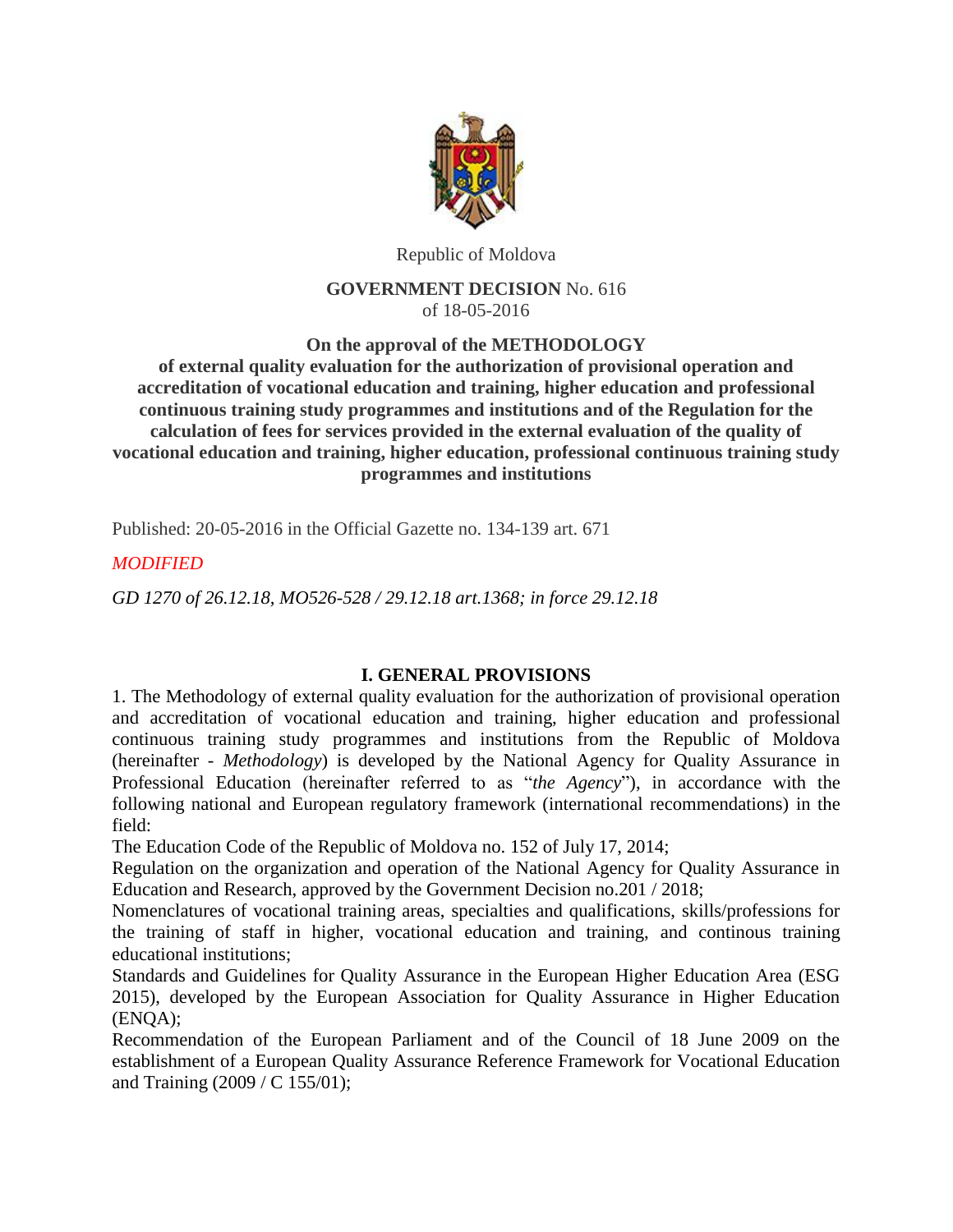European Framework for Quality Assurance in Vocational Education and Training (EQAVET Framework), developed by the European Quality Assurance in Vocational Education and Training (EQAVET).

*[P.1, ammended by GD1270 from 26.12.18, MO526-528/29.12.18 art.1368; valid 29.12.18]*

2. For the purposes of this methodology, the terms defined in Article 3 of the Education Code of the Republic of Moldova shall be used, as well as the following notions:

*accreditation (in education)* - a process of external evaluation of the study programme quality and / or of an educational institution, materialized by the issuance of an act by which the institution is granted the right to conduct the educational process, to organize admission to studies and completion exams of studies and the right to issue diplomas, certificates and other study documents recognized by the Ministry of Education;

*authorization of provisional operation (in education)* - act of establishing an educational institution, which gives the right to carry out the educational process and to organize admission to studies;

*evaluation criterion* - performance level through which the ability to reach certain objectives and / or standards can be considered. The criteria refer to each of the established accreditation standards and represent the fundamental aspects of organizing and operating a study programme / educational institution. Each set of criteria corresponds to a set of performance indicators and evaluation standards;

*internal evaluation / self-evaluation of the quality of education* - a process carried out by the institutional structures responsible for quality assurance, based on an institutional regulation, according to the national reference standards, which consists in systematic data collection on the educational / research / artistic creation, questioning employees, students, graduates, employers and other beneficiaries, reflecting the results and performances of teachers, scientific staff and other actors involved in the activity of the educational institution, with the purpose of producing a self-evaluation report;

*external evaluation of the education quality* - a complex process of analyzing the quality of a study programme offered by an educational institution or the quality of the educational / research / artistic creation process of an educational institution, as well as the presentation of the recommendations for the improvement of the education quality. The external evaluation of the education quality is based on the analysis of the self-evaluation report of the study programme / educational institution and the site visit of the evaluation experts of the Agency or of another external quality evaluation agency registered in the European Quality Assurance Register in Higher Education (EQAR);

*performance indicator* - measuring tool that indicates the characteristics of a certain criterion for evaluating the quality of the study programme and the activity of the educational institution. The way of expressing and the level of achievement of each performance indicator is reflected in the evaluation standards. The minimum level of performance indicators meets the requirements of a mandatory minimum evaluation standard. The maximum levels correspond to the reference standards, they are optional and make the difference in the quality of education / research / artistic creation from educational institutions in a hierarchical, progressive way;

*quality management (in education)* - a set of measures, regularly approved at institutional or national level, aimed at ensuring the quality of education. Quality management covers all activities that ensure achieving policies, goals and responsibilities, referring to quality and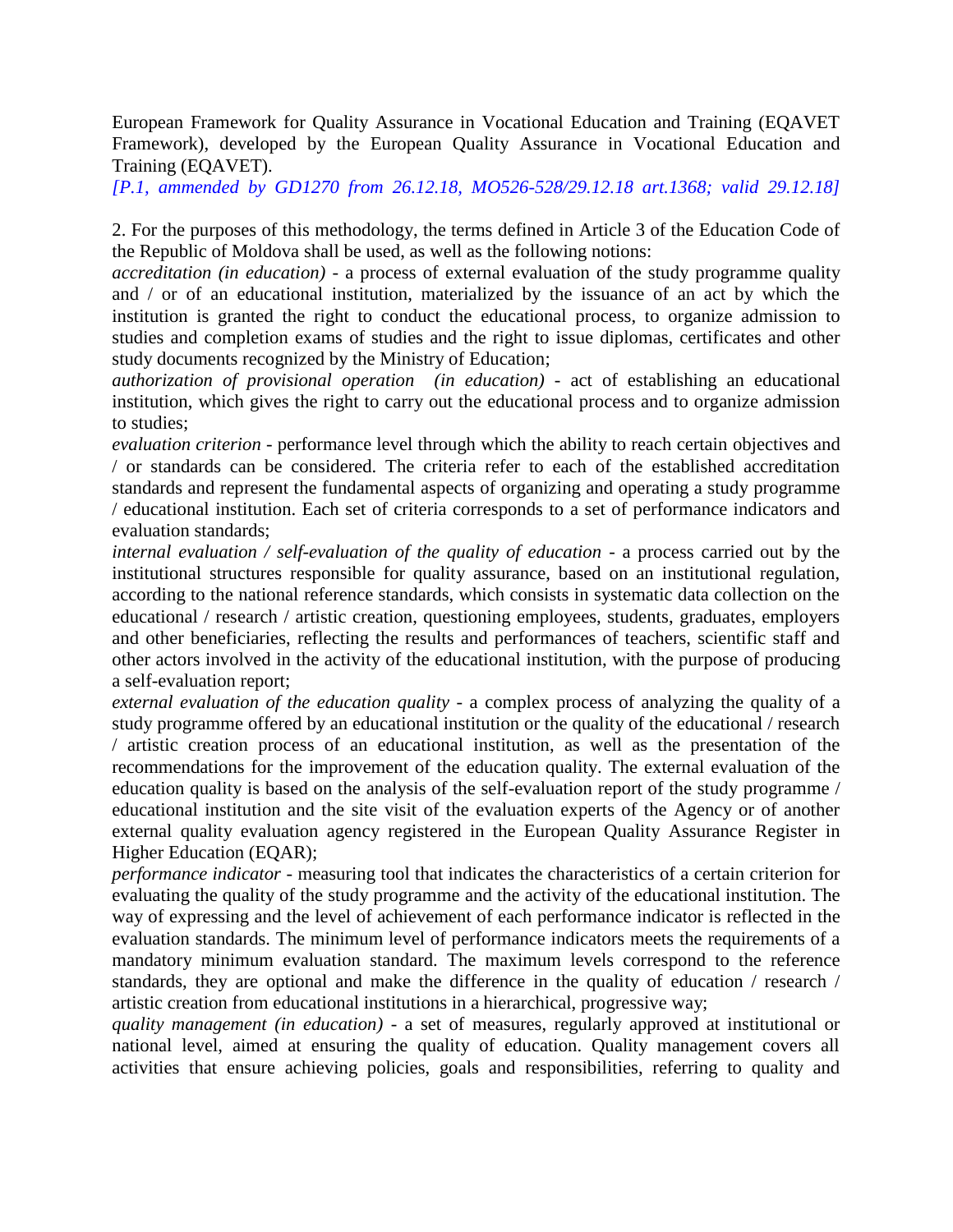implementing them through planning, control and quality assurance, and through mechanisms of continuous improvement of the quality of education;

*learning outcomes* - general competencies necessary / required by graduates of the study programmes by training areas and education cycles, defined in the European Qualifications Framework (EQF) and the National Qualifications Framework (NQF);

*re-accreditation* - process of external evaluation of the quality of the accredited study programme and / or of the educational institution;

*[Pct.2 notion introduced by GD 1270 from 26.12.18, MO526-528/29.12.18 art.1368; valid 29.12.18]*

*study programme / professional training programme / continuous training programme for adults –* a set of activities of developing, organizing, teaching, learning, research, artistic creation and evaluation that provides training in an occupational and academic field in accordance with the legal framework in force and which leads to receiving a certified qualification by a qualified body;

*evaluation standard* - a measurement tool associated with a performance indicator that reflects the requirements / exigencies imposed on the quality of the study programme and the activity of the educational institution and which allows to determine the fulfillment level of these requirements. The evaluation standard describes (quantitatively and / or qualitatively), with a certain level of detail, the requirements and conditions to be met and is the basis for the evaluation conclusions. The evaluation standards are of three types: measurable (measured in percent or in units of its own: number of publications, square meters, etc.); bivalent attributions (assessed by yes / no) and multivalent attributes (assessed by quality levels). Each evaluation standard corresponds to a numeric value ranging from 0 to 1;

*mandatory minimum evaluation standard* - requirement / condition required to the quality of the study programme and educational institution's activity in relation to a performance indicator. The mandatory minimum evaluation standard reflects an acceptable minimal level required for approval or accreditation of the study programme / educational institution and is set by national regulation or international practices in the field.

3. The purpose of this Methodology is to establish, regulate and monitor how study programmes and educational institutions correspond to the quality level defined by national educational standards. This Methodology focuses on the following objectives:

1) to ensure the educational / academic community, beneficiaries, employers and the general public in general that the study programme and the educational institution meet the minimum quality level, in relation to national reference standards and national and international best practices;

2) to assist educational institutions in developing an efficient management and a true quality culture, as well as to demonstrate their status by actual and relevant evidence and documents;

3) to provide support to educational institutions in the process of joining the values of the European Higher Education Area, the European Research Area and the European Vocational Education and Training Area;

4) to stimulate the involvement of educational institutions in the continuous promotion of the quality of the educational process, research, innovation, artistic creation demonstrated through relevant results correlated with the requirements of the labor market;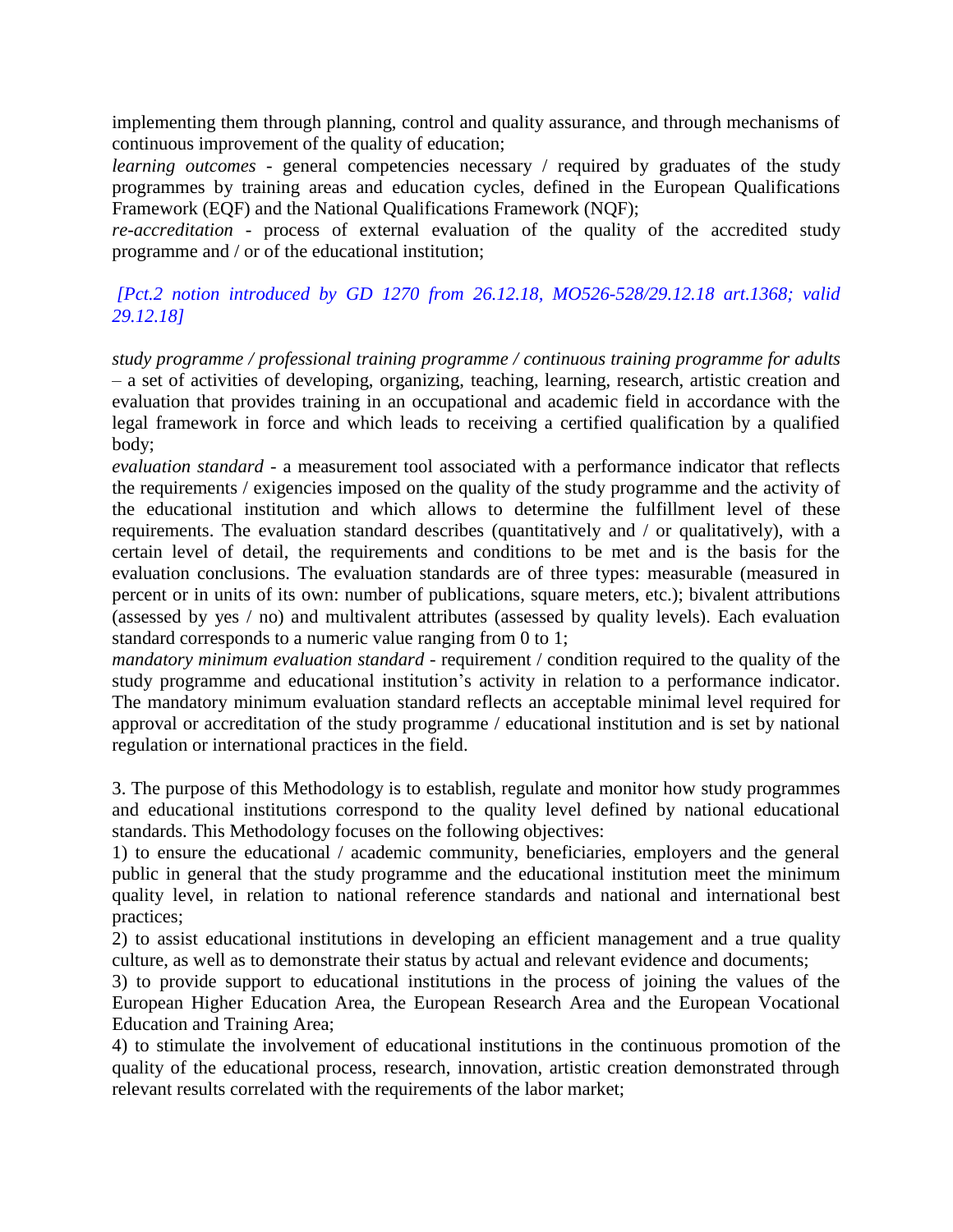5) to support educational institutions in the process of creating conditions for academic mobility and mutual recognition of study documents;

6) to promote cooperation between educational institutions in the conduct, monitoring and comparison of the educational process quality;

7) to identify, make public, and not accept any attempt of operattion of a study programme or educational institution that does not meet the minimum quality standards.

4. This Methodology regulates the conceptual, normative and procedural framework of external quality evaluation for the authorization of provisional operation and accreditation of vocational education and training, higher education and continuous training study programmes and institutions of all types and forms of organization of education, by levels and cycles, in line with the Education Code and the International Standard Classification of Education (ISCED-2011).

For the purposes of this Methodology, all types of educational institutions and providers of educational services are hereinafter referred to as "educational institutions" and all types of study programmes / vocational training programmes / adult professional training programmes are hereinafter referred to as "study programme".

5. This Methodology is applicable to the following categories of persons:

1) representatives of vocational education and training, higher education and adult continuous training institutions of the Republic of Moldova - rectors / directors, vice-rectors / deputy directors, deans, vice-chairs, heads of departments, educational communities (students, scientific researchers, administrative and auxiliary staff);

2) members of committees, councils and other structures responsible for the quality management in educational institutions or for the external quality evaluation;

3) beneficiaries of vocational education and training, higher education and continuous training pupils, students, trainees, employers.

6. Study programmes and educational institutions are subject to external quality evaluation every 5 years or at the expiry of their provisional authorization or accreditation period based on this Methodology.

7. The internal quality evaluation (self-evaluation) with a view to authorize the provisional operation and accreditation of study programmes and educational institutions is carried out independently by the educational institution, based on the present Methodology. The selfevaluation report shall be drawn up in accordance with the requirements set out in the Guidelines for the external quality evaluation approved by the Agency's Governing Board.

8. The reference period for the development of the internal quality evaluation (self-evaluation) report includes the last 5 years of activity of the evaluated institution / study programme.

1) In case of the first external quality evaluation for accreditation, the reference period is calculated from the date of authorization of provisional operation to the requested evaluation date, but not more than 5 years.

2) In case of the external quality evaluation with a view to authorize the provisional operation of a new study programme / new educational institution, the internal evaluation (self-evaluation) report will not reflect the indicators related to the analysis of the final outcomes of the study programmes indicated in the Guidelines for the external quality evaluation.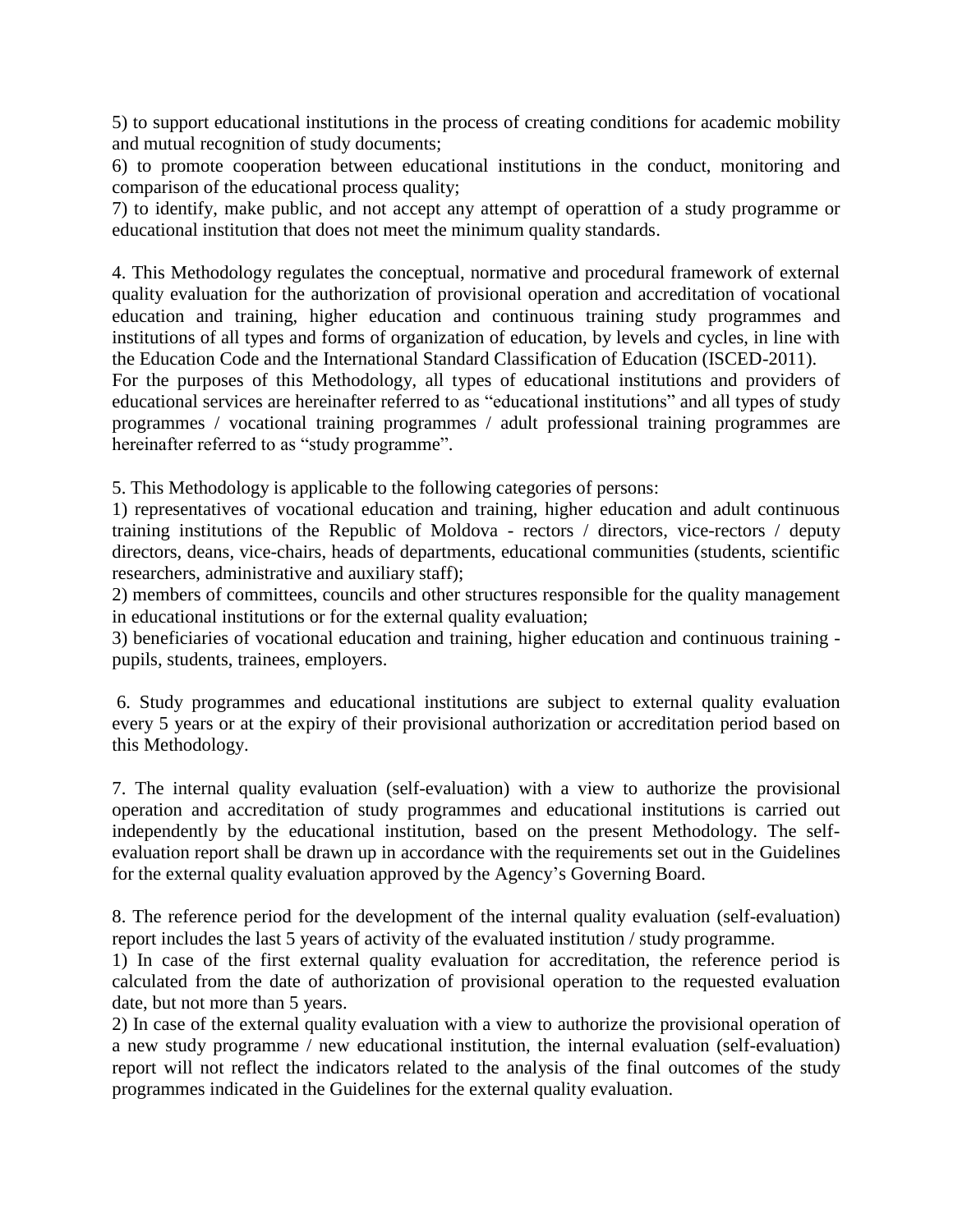9. The external quality evaluation for the authorization of provisional operation and accreditation of the study programmes and the educational institutions is preceded by the internal quality evaluation (self-evaluation) carried out by the educational institution.

10. The external quality evaluation for the authorization of provisional operation and accreditation of study programmes and / or educational institutions is carried out upon the request of educational institutions, public or private persons interested in offering educational programmes / educational services, as well as upon request of the Ministry of Education.

11. The study programmes of consortia / partnerships created by educational institutions in the country and abroad, branches of educational institutions in the country or abroad, consortia created by the educational institutions together with the research, development, innovation or artistic creation organizations, as well as other associations of educational institutions having the status of legal person operating on the territory of the Republic of Moldova, according to the legislation in force, are also subject to external quality evaluation for the authorization of provisional operation and accreditation. In such cases, the educational institutions concerned provide proof that they are provisionally authorized or accredited in the country of origin, have a consortium / partnership agreement and each member of the consortium / partnership has the permission of the national authorities empowered in that country for organizing the joint study programme. Branches of educational institutions in the country or abroad, regardless of the type of education they practice, are considered distinct units, are subject to the external quality evaluation procedure and meet the same quality standards. Higher education institutions in the Republic of Moldova engaged in such programmes will request acceptance of the Agency and Ministry of Education, Culture and Research for study programmes in consortia / partnerships. *[Pct.11 amended by GD1270 from 26.12.18, MO526-528/29.12.18 art.1368; valid from 29.12.18]*

12. The operational and instrumental aspects of the external quality evaluation are detailed in the Guidelines for the external quality evaluation, developed by the Agency in collaboration with the vocational education and training, higher education and continuous training institutions, the Ministry of Education, other stakeholders, and approved by the Agency's Governing Board.

## **II. PRINCIPLES, ACCREDITATION STANDARDS, CRITERIA AND PERFORMANCE INDICATORS FOR THE QUALITY ASSURANCE OF STUDY PROGRAMMES AND EDUCATIONAL INSTITUTIONS**

13. The process of quality evaluation of a vocational education and training, higher education and continuous training institution and / or study programme offered by such an educational institution is based on the following fundamental principles:

1) responsibility - quality assurance is the responsibility of each educational institution, which is publicly responsible for its results and performance, the information provided in the selfevaluation reports and other documents that are subject to the quality evaluation and is obliged to correct within a reasonable time the shortcomings found within the external quality evaluation; responsibility is deontological, normative and social;

2) European reference - vocational education and training, higher education and continuous training institutions in the Republic of Moldova shall ensure the quality standards according to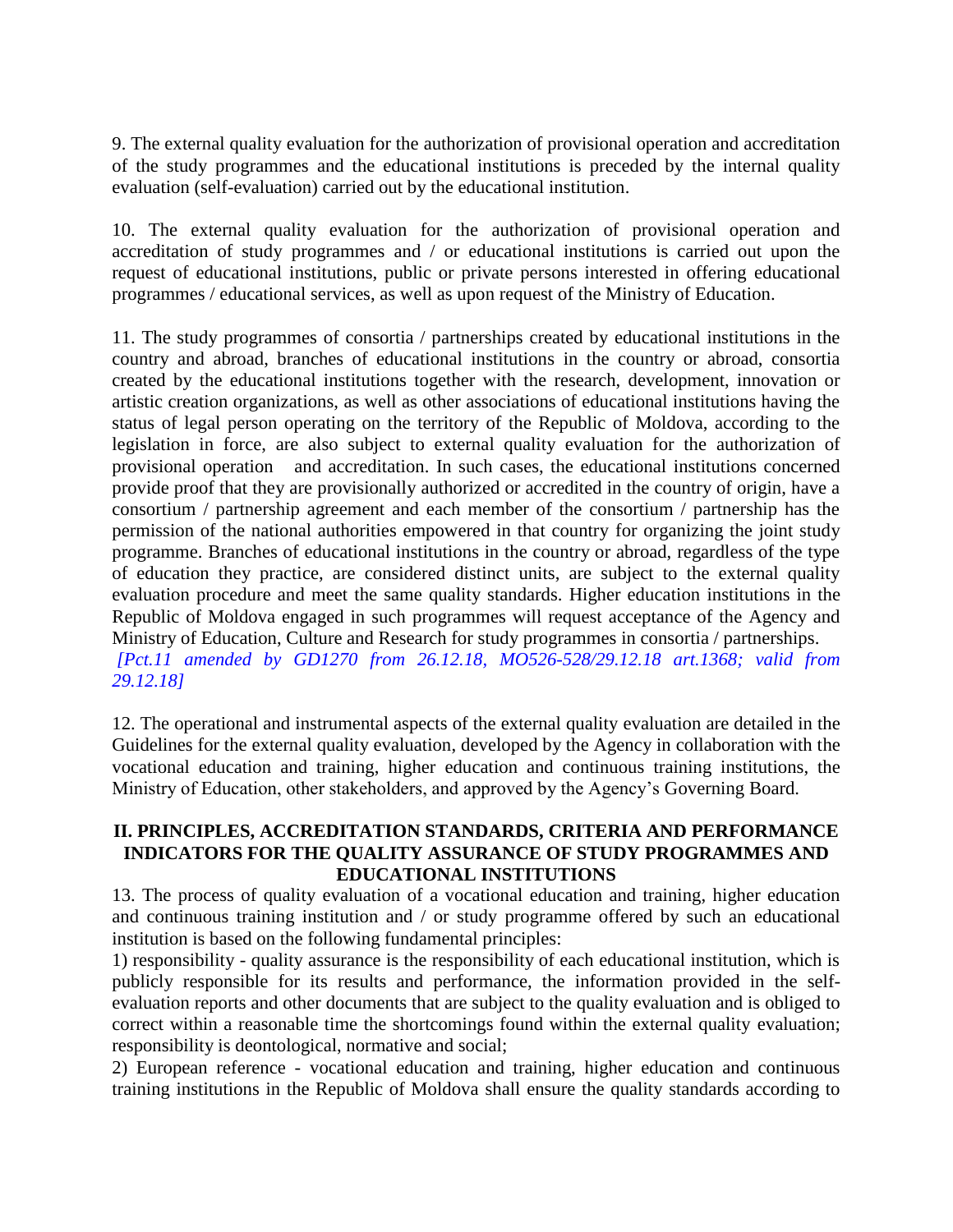the provisions of the Bologna Process, the Copenhagen Process, the European Higher Education Area, the European Research Area, the European Vocational Education and Training Area, in order to achieve trust in the quality of studies, academic mobility and the recognition of qualifications and study documents;

3) institutional autonomy - in the process of external quality evaluation, the autonomy of the educational institutions in the institutional management, the management of the property, personnel and resources policy, the establishment of the undertaken educational and research mission, its organization and operation irrespective of any ideological, political or religious interference, shall be respected;

4) continuous improvement of quality - the activities of the education system are systematically reported to the national reference standards and to the national and international best practices in the field of quality assurance and promotion of quality culture;

5) transparency - quality assurance is achieved by all actors involved by promoting transparent procedures, which are made public and responsible for the whole evaluated educational process; 6) objectivity - in the external quality evaluation process, the Agency shall ensure the objectivity, accuracy and validity of actual results and performances in strict accordance with this Methodology and the actors involved shall honestly and rigorously identify the achievements and shortcomings;

7) cooperation - quality evaluation by the Agency is based on cooperation with all stakeholders involved, mutual collaboration and trust between stakeholders involved in ensuring quality in education;

8) non-discrimination - the quality evaluation process ensures the exclusion of any discrimination based on ungrounded and illegitimate considerations of educational institutions, study programmes and all the actors involved, and shall be carried out with respect for human rights, equal opportunities, gender, age, racial, ethnic, linguistic, religious, cultural and political affiliation of persons, in accordance with the legislation in force.

14. Quality evaluation in vocational education and training and continuous training is aimed at: 1) the institutional capacity;

2) the educational efficiency, including school results;

3) the quality of professional training programmes;

4) the institutional quality management;

5) the consistency between the internal evaluation and the real situation.

15. Quality evaluation in higher education aims at:

1) the institutional capacity;

2) the educational efficiency, including academic results;

3) the quality of initial and continuous professional training programmes;

4) the institutional quality management;

- 5) the results of scientific research and / or artistic creation;
- 6) the consistency between the internal evaluation and the real situation.

16. The external quality evaluation for the authorization of provisional operation and accreditation of study programmes and educational institutions shall be carried out based on the accreditation standards, criteria and performance indicators set out in Annexes no. 2-7 to this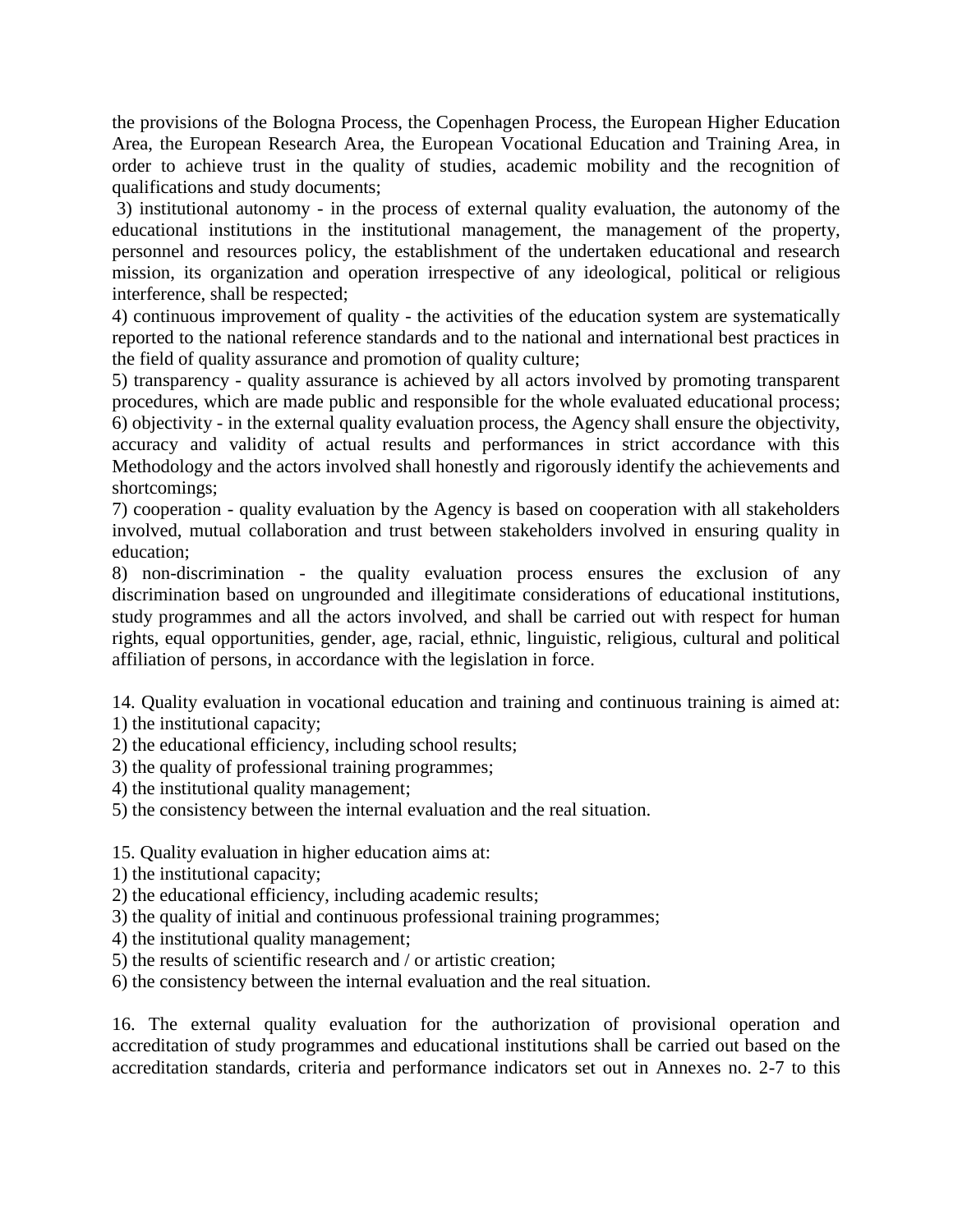Methodology, as well as the evaluation standards and the mandatory minimum standards set out in the Guidelines for the external quality evaluation.

## **III. PROCEDURES FOR THE INITIATION OF THE EXTERNAL EVALUATION FOR THE AUTHORIZATION OF PROVISIONAL OPERATION OF STUDY PROGRAMMES AND EDUCATIONAL INSTITUTIONS**

17. Any legal, public or private person interested in offering study programmes and educational services is mandatorily subject to the external quality evaluation process for the authorization of provisional operation before it starts operating.

18. The request for the initiation of the external quality evaluation for the authorization of provisional operation of the study programme and the educational institution is made by submitting the application to the Agency's specialized department by the educational institution / consortium / partnership / subsidiary / founder / Ministry of Education.

19. The initiation of the external quality evaluation procedure for the authorization of provisional operation of the study programme and / or the educational institution is carried out if the following conditions are met:

1) the vocational education and training institution:

a) requests a new vocational training programme, which is found in the Nomenclature of vocational training areas and professions, Nomenclature of vocational training areas, specialities and qualifications, Classification of occupations and is registered in the National Register of Qualifications;

b) is interested in initiating and carrying out the educational activity and providing education services and is founded based on the legislation in force;

2) the high education institution:

a) requests a new study programme at the first cycle (bachelor's degree studies), which is included in the Nomenclature of professional training and qualifications for the training of staff in higher education institutions (Cycle I);

b) has authorized / accredited / re-accredited study programmes at the first cycle (bachelor degree studies) in the field in which the institution seeks the authorization of the study programme at the second cycle (master's degree studies);

c) has approved / accredited / re-accredited study programmes for the first cycle (bachelor's degree studies) and for the second cycle (master's degree studies) in the field in which the institution seeks the authorization of the study programme in the third cycle (doctoral degree studies);

d) is interested in initiating and carrying out educational activity and is founded based on the legislation in force;

3) the educational institution in the field of continuous training of adults:

a) requests a new continuous professional training programme, which is found in the Nomenclature of vocational training areas and professions, Nomenclature of vocational training areas, specialities and qualifications, Classification of occupations and is registered in the National Register of Qualifications;

b) is interested in initiating and carrying out educational activities and is founded based on the legislation in force.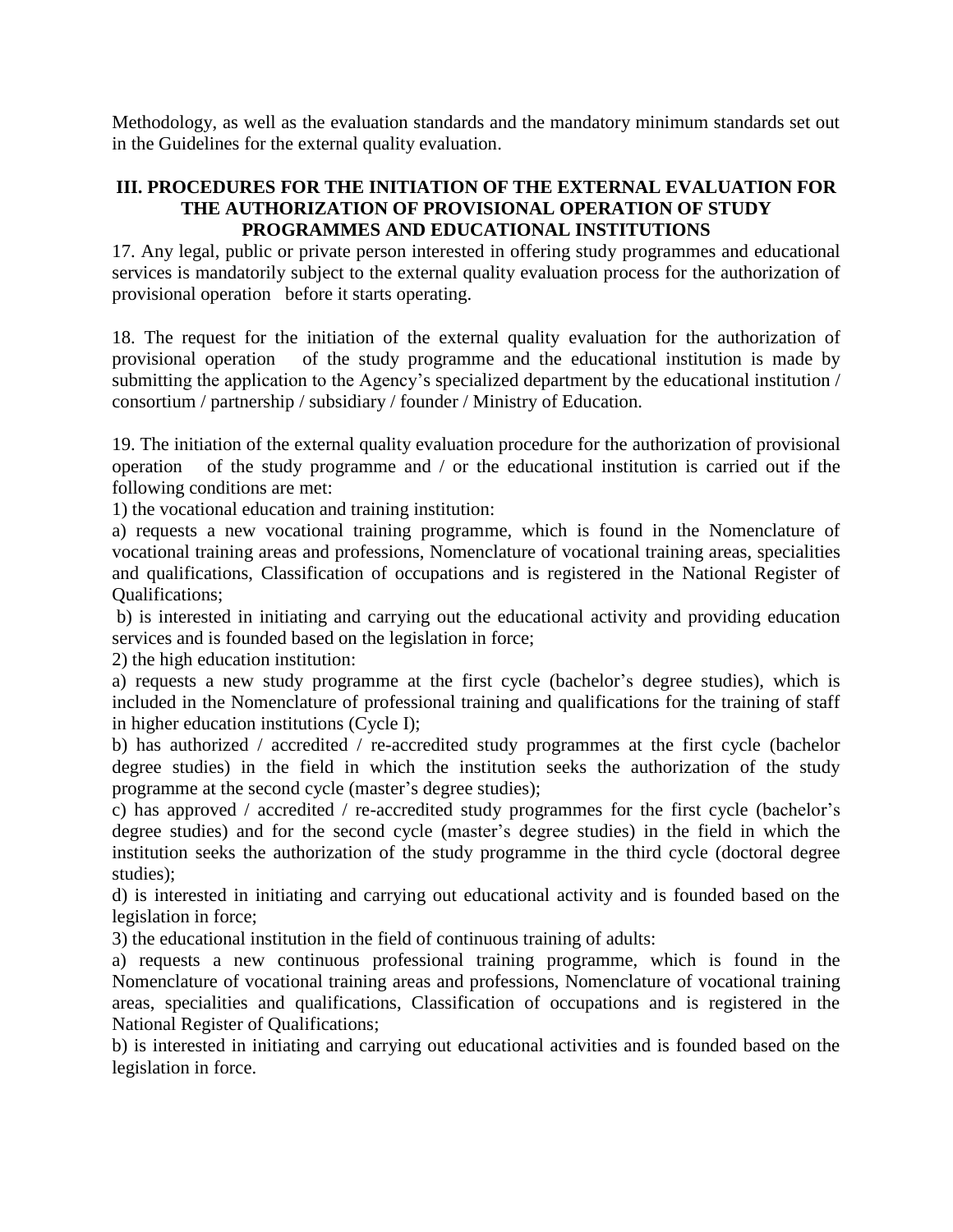20. The external quality evaluation procedure for the authorization of provisional operation of the study programme and educational institution is finalized by the Agency within 6 months from the date of registering the application for external evaluation.

21. The authorization of provisional operation is granted to a newly created educational institution under the following conditions:

1) for vocational education and training: the educational institution has initiated training programmes / vocational training programmes authorized for provisional operation;

2) for higher education: the educational institution has initiated study programmes for the first cycle (bachelor's degree studies) authorized for provisional operation;

3) for continuous training: the educational institution has initiated study programmes authorized for provisional operation.

22. The authorization of provisional operation of educational institutions is required in the following cases:

1) establishment of a new educational institution / doctoral school;

*[Pct.22 subpct.1) amended by GD1270 from 26.12.18, MO526-528/29.12.18 art.1368; valid 29.12.18]*

2) modification of the organizational form of the educational institution; 3) other cases provided by the legislation in force.

23. The authorization of provisional operation of study programmes is required in the following cases:

1) initiation of a new study programme;

2) other cases provided by the legislation in force.

24. The authorization of provisional operation is issued on individual basis:

1) for vocational education and training and continuous training: for each study programme, vocational training programme, continuous professional training programme for adults;

2) for higher education: for each study programme in the first cycle (bachelor's degree studies), cycle II (master's degree studies) and cycle III (doctoral degree studies) leading to a distinct university qualification.

25. The authorization of provisional operation of a study programme and an educational institution is granted based on the decision of the Ministry of Education, Culture and Research, adopted on the basis of the decision of the Governing Board of the Agency or of the decision of another quality assurance agency, registered in the European Quality Assurance Register for Higher Education.

*[Pct.25 from GD1270 from 26.12.18, MO526-528/29.12.18 art.1368; valid 29.12.18]*

#### **IV. PROCEDURES FOR INITIATING THE EXTERNAL EVALUATION FOR THE ACCREDITATION OF STUDY PROGRAMMES AND EDUCATIONAL INSTITUTIONS**

26. The accreditation of a study programme and of an educational institution is requested upon the expiry of the authorization of provisional operation after the first graduation.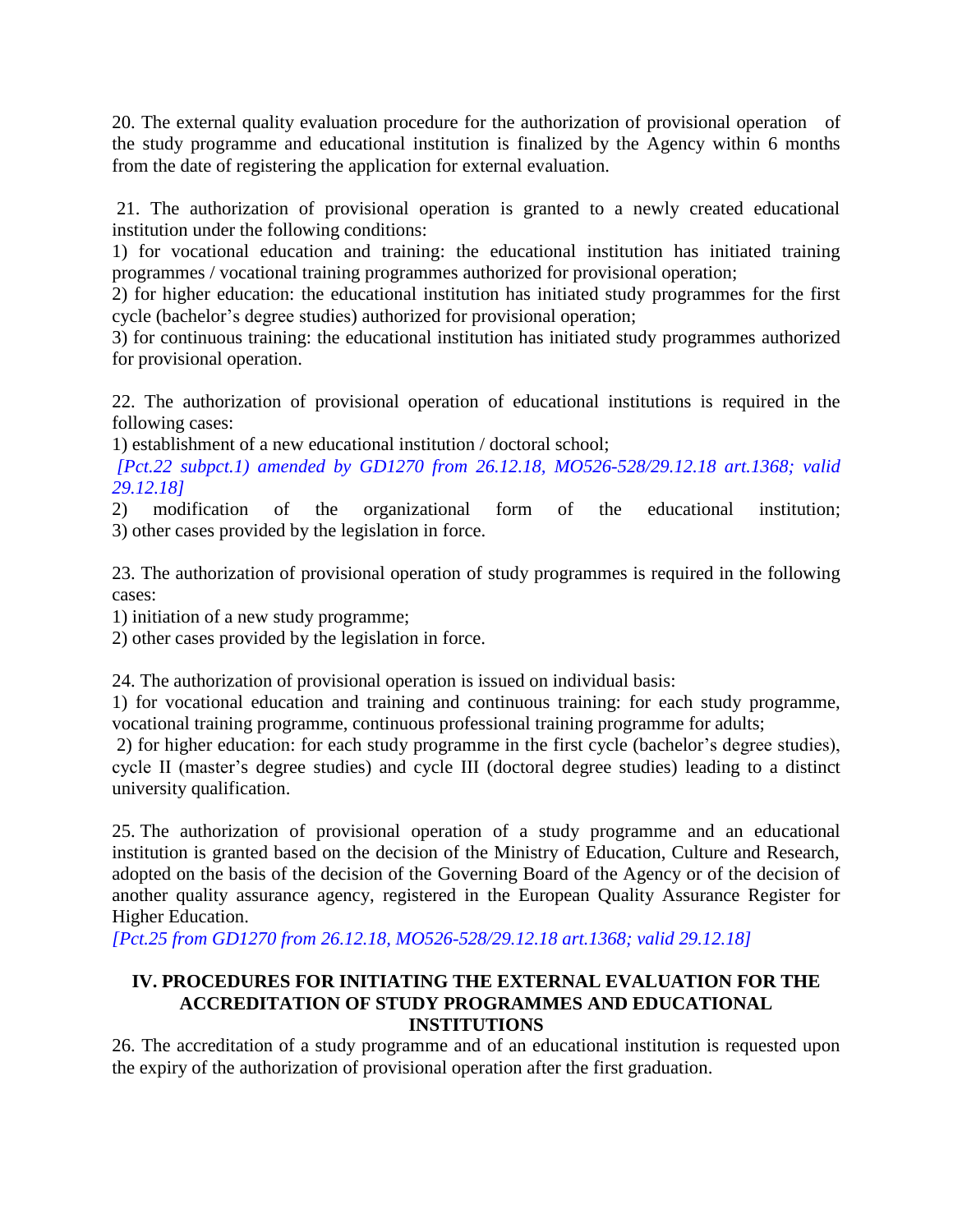27. The request for the initiation of the external quality evaluation procedure for the accreditation of the study programme and of the educational institution is done by submitting the application to the specialized department of the Agency by the educational institution / consortium / partnership / branch / founder / Ministry of Education.

28. The initiation of the external quality evaluation procedure for the accreditation of the study programmes is done if the following conditions are met:

1) for vocational education and training institutions (secondary, postsecondary and non-tertiary postsecondary):

a) the educational institution has an authorization of provisional operation;

b) the educational institution has a study programme / vocational training programme authorized for provisional operation for which it seeks accreditation;

c) other cases provided by the legislation in force;

2) for higher education:

a) the educational institution has an authorization of provisional operation;

b) the educational institution has a study programme at Cycle I (bachelor's degree studies) authorized for provisional operation for which it seeks accreditation;

c) the educational institution has a study programme at Cycle I (bachelor's degree studies) authorized for provisional operation in the field for which it seeks accreditation of the study programme at Cycle II (master's degree studies);

d) the educational institution has a study programme at Cycle I (bachelor's degree studies) and at Cycle II (master's degree studies) authorized for provisional operation in the field for which it seeks authorization for the study programme at Cycle III (doctoral degree studies);

e) other cases provided by the legislation in force;

3) for continuous training of adults:

a) the educational institution has an authorization of provisional operation; b) the educational institution has a continuous training study programme authorized for provisional operation for which it seeks accreditation;

c) other cases provided by the legislation in force.

29. The initiation of the external evaluation procedure for the accreditation of the educational institutions is carried out if the following conditions are met:

1) for vocational education and training institutions:

a) the educational institution has an authorization of provisional operation;

b) the educational institution has at least half of the study programmes accredited;

c) other cases provided by the legislation in force;

2) for higher education:

a) the educational institution has an authorization of provisional operation;

b) the educational institution has at least half of the study programmes accredited;

c) in case of reorganizing the educational institution;

d) other cases provided by the legislation in force;

3) for continuous training of the adults:

a) the educational institution has an authorization of provisional operation;

b) the educational institution has at least half of the study programmes accredited;

c) in case of reorganizing the educational institution;

d) other cases provided by the legislation in force;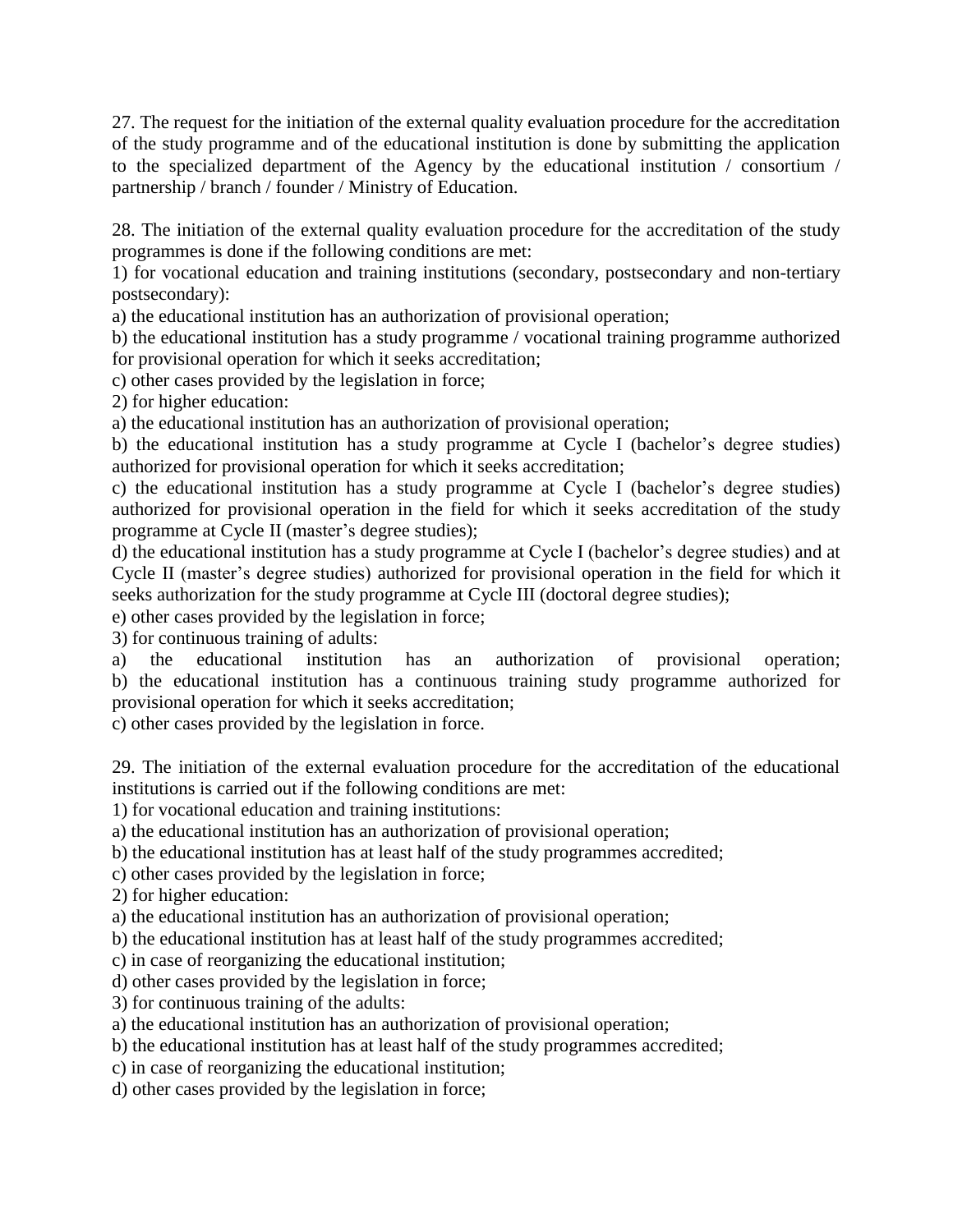30. The educational institution requires an external quality evaluation for the accreditation of the study programmes / educational institution at least 6 months before the expiry of the authorization of provisional operation or the accreditation of the study programmes / the educational institution.

31. The external quality evaluation procedure for the accreditation of the study programmes and the educational institutions is finalized by the Agency within 6 months from the date of registration of the application.

32. Accreditation is requested and granted individually for each educational institution and for each study programme in order to obtain a distinct qualification:

1) in vocational education and training and in continuous training of adults: for each study programme, vocational training programme or continuous professional training programme;

2) in higher education: for each study programme in Cycle I (bachelor's degree studies), Cycle II (master's degree studies) and Cycle III (doctoral degree studies);

3) the higher education institution that has received accreditation for a study programme in Cycle II (Master's degree studies in a professional training field) is entitled to organize any other study programme in Cycle II (master's degree studies in this field), after the approval of the respective programme by the Senate of the educational institution. In this case, study programmes in Cycle II (master's degree studies in the same field of professional training) are considered to be authorized for provisional operation, but are not exempted from the accreditation procedure. Part-time and distance education study programmes cannot be organized if there is no such study programme accredited in the full-time education.

*[Pct.32 subpct.3) amended by GD1270 from 26.12.18, MO526-528/29.12.18 art.1368; valid 29.12.18]*

33. The accreditation of study programmes and / or educational institutions shall be carried out in accordance with the external quality evaluation procedure set out in point 37 of this Methodology.

34. The accreditation of a study programme and an educational institution is granted by decision of the Ministry of Education, Culture and Research, adopted on the basis of the Decision of the Governing Board of the Agency or of the decision of another quality assurance agency, registered in the European Quality Assurance Register for Higher Education.

*[Pct.34 as read in GD1270 from 26.12.18, MO526-528/29.12.18 art.1368; valid 29.12.18]*

35. After obtaining accreditation, study programmes and educational institutions are subject, at least once every 5 years, to external quality evaluation for re-accreditation.

36. The re-accreditation of study programmes and educational institutions is based on a request to initiate the external evaluation procedure for re-accreditation submitted to the Agency by the educational institution / consortium / partnership / branch / founder / Ministry of Education. The re-accreditation is carried out according to the external quality evaluation procedure set out in point 37 of this Methodology.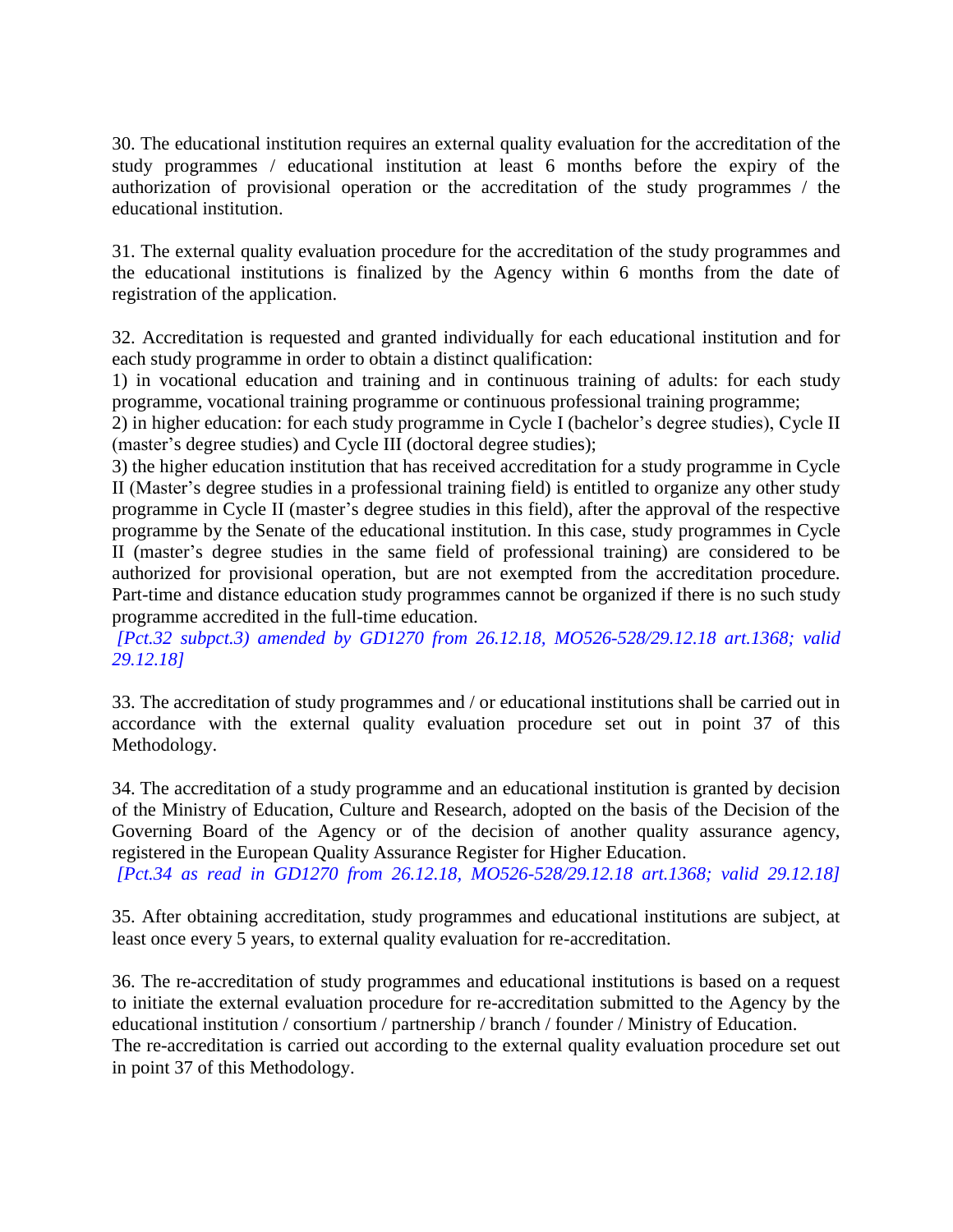## **V. EXTERNAL EVALUATION PROCEDURES FOR THE AUTHORIZATION OF PROVISIONAL OPERATION AND ACCREDITATION OF STUDY PROGRAMMES AND EDUCATIONAL INSTITUTIONS**

37. The external quality evaluation procedure for the authorization of provisional operation or accreditation of the study programme and / or the educational institution has the following stages:

1) Initiation of the evaluation procedure by the educational institution / consortium / partnership / branch / founder / Ministry of Education;

2) internal quality evaluation (self-evaluation) and development of the Self-evaluation Report: a) for the evaluation of the vocational education and training institution, according to Annex no. 2 to this Methodology;

b) for the evaluation of the study programme in vocational education and training, according to Annex no. 3 to this Methodology;

c) for the evaluation of the higher education institution, according to Annex no. 4 to this Methodology;

d) for the evaluation of the study programme in higher education, according to Annex no. 5 to this Methodology;

e) for the evaluation of the adult continuous training institution according to Annex no. 6 to this Methodology;

f) for the evaluation of the continuous professional training programme, according to Annex no. 7 to this Methodology;

3) external quality evaluation:

a) submitting the application and dossier in paper and electronic format, filled in according to Annex no. 1 to this Methodology, to the Agency's Specialty Department;

*[Pct.37 subpct.3), lit.b) abrogated by GD1270 from 26.12.18, MO526-528/29.12.18 art.1368; valid 29.12.18]*

c) setting up the external evaluation panel;

d) analysis of the self-evaluation report;

e) carrying out the evaluation visit to the educational institution / institutions and filling in the "Site visit record sheet";

f) development of the external evaluation report;

g) presenting the results of the evaluation and making the decision by the Governing Board of the Agency;

4) handing over the decision of the Governing Board of the Agency to the Ministry of Education; 5) providing the authorization of provisional operation / accreditation by the Government for vocational education and training and higher education and by the Ministry of Education for the continuous training of adults;

6) implementation of the recommendations resulting from external evaluation.

38. The Governing Board of the Agency, after approval of the decision to initiate the external evaluation procedure, shall nominate members of the external evaaluation panels consisting of evaluation experts with competences in the field of training of the study programme, depending on the level of education, selected from the Agency's own Register of evaluators, and also shall appoint the evaluation coordinator.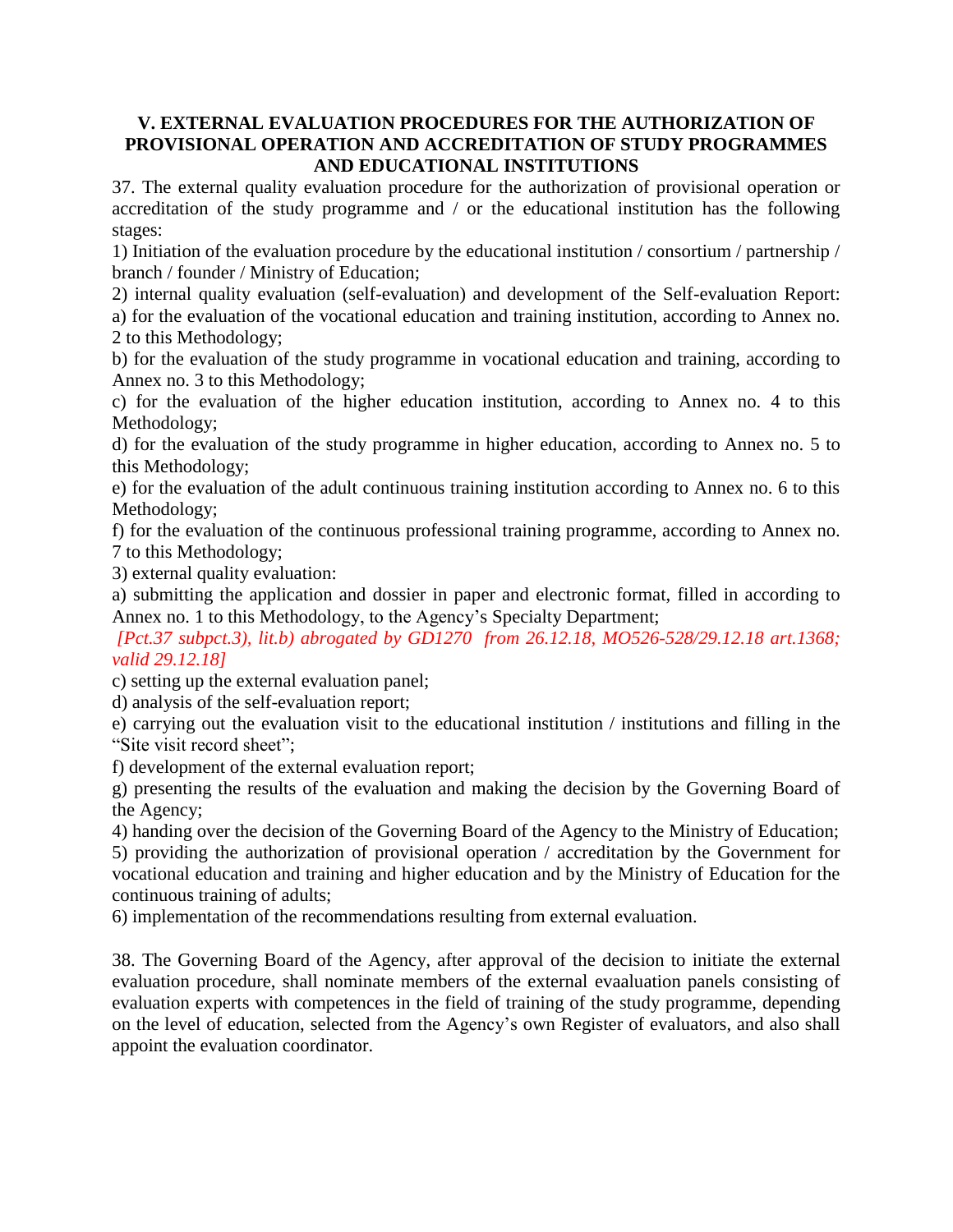39. The external evaluation panel shall be made up of at least 3 members, selected from the Agency's Register of expert evaluators and shall include representatives of the educational / academic environment, specialists in the evaluated field, representatives of students who have had status of student at the time of initiating the external evaluation procedure, and employers' representatives who carry out their professional activity in the evaluated field. The members of the Agency's Governing Board cannot be members of the external evaluation panels during their term of office.

*[Pct.39 amended by GD1270 from 26.12.18, MO526-528/29.12.18 art.1368; valid 29.12.18]*

40. The members of the external evaluation panel must be independent, shall not represent the interests of their organization or other third parties, confirm the lack of conflicts of interest and have the obligation to preserve the confidentiality of the information.

41. The members of the external evaluation panel shall meet the following conditions:

1) to know about the functioning of the education system and the legislation of the Republic of Moldova in the field;

2) to have work and / or managerial experience in the field;

3) to know about the education trends in the European Union;

4) to be trained in the field of external quality evaluation;

5) to have, preferably, teaching experience in an educational institution;

6) to know the working language during the evaluation.

42. The Agency shall, within 5 working days of the date of designation of the external evaluation panel, inform the evaluated educational institution of its composition by fax or e-mail.

43. The educational institution, which is subject to the external evaluation procedure has the right, one time, to present its position regarding the composition of the external evaluation panel, within 5 working days from the date when the institution was informed of its composition.

44. The President of the Agency shall issue the order on the composition of the external evaluation panel and the evaluation coordinator, based on the decision of the Governing Board of the Agency. The Agency shall, within 5 working days of the date of designation of the panel, inform the educational institution which is subject to the external evaluation procedure of its final composition by fax or e-mail.

45. The evaluation coordinator (hereinafter referred to as "coordinator") is the panel's support person and a administrator of the evaluation process, whose main responsibility is to ensure the smooth running of the evaluation process, based on the requirements and the deadline set out in this Methodology. The coordinator is, as a rule, employed in the Agency's specialized department.

*[Pct.45 amended by GD1270 from 26.12.18, MO526-528/29.12.18 art.1368; valid 29.12.18]*

46. The educational institution subject to the external evaluation shall designate a contact person to ensure effective communication between the Agency and the educational institution. This appointment shall be done by a written decision submitted to the Secretariat of the Agency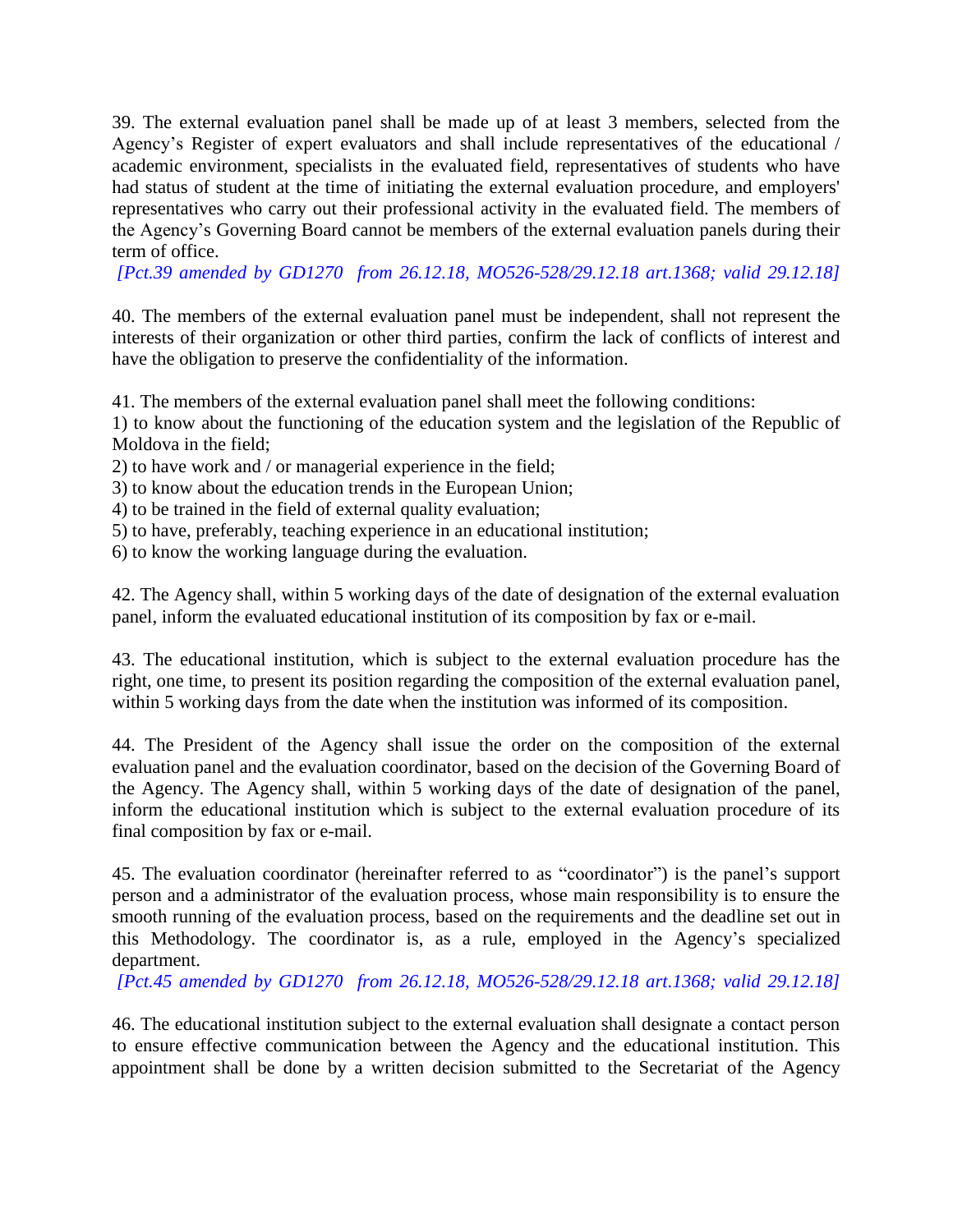within 5 working days from the date of the institution's notification of the final composition of the external evaluation panel.

47. The external evaluation panel verifies the fulfilment of the accreditation standards by examining the submitted self-evaluation report and by a visit to the institution on the basis of the provisions of the this Methodology, as well as the evaluation standards and the minimum mandatory evaluation standards set out in the Guidelines for the external quality evaluation.

48. The evaluation visit to the educational institution lasts for at least 3 working days. The coordinator, in collaboration with the educational institution and with the chairperson of the external evaluation panel, drafts a programme of the visit.

*[Pct.48 amended by GD1270 from 26.12.18, MO526-528/29.12.18 art.1368; valid 29.12.18]*

49. During the evaluation visit, the educational institution shall provide the members of the evaluation panel with an office, which shall be appropriately endowed and allow them:

1) to examine the documents related to the activity of the educational institution and its subdivisions;

2) to interview, at the choice of the experts, the employees, the pupils / students / trainees / graduates of the educational institution, as well as the employers;

3) to access information on the teaching-scientific activity, on teachers and scientists, foremen, pupils / students / trainees, on the technical-material equipment and the financial activity of the educational institution;

4) to attend lessons;

5) to examine the internal quality assurance system of the institution;

6) to receive other information related to the activity of the educational institution.

The results of the visit are recorded in the Site visit record sheet, which is signed by all members of the panel, as well as by the management of the institution.

50. The external evaluation panel shall draft the external evaluation report within 30 working days from date of the approval of the panel's final composition.

51. The external evaluation report contains a qualitative and quantitative analysis of the selfevaluation report presented by the educational institution / consortium / partnership / branch; of the validated data following the evaluation visit; the trends from the previous evaluation (in case of re-accreditation); the strengths and weaknesses identified by the institution evaluated and validated by the external evaluation panel, as well as a series of recommendations on quality improvement that are sent to the evaluated institution.

52. If the external evaluation panel finds false information intentionally included in the internal evaluation (self-evaluation) report, the panel shall propose to the Governing Board of the Agency to stop the external evaluation process under point 68 of this Methodology. *[Pct.52 amended by GD1270 from 26.12.18, MO526-528/29.12.18 art.1368; valid 29.12.18]*

53. The external evaluation report is sent to the educational institution subject to the external evaluation procedure. The educational institution has the right, within 10 working days of receiving the report, to make certain written comments, on paper, regarding the report. The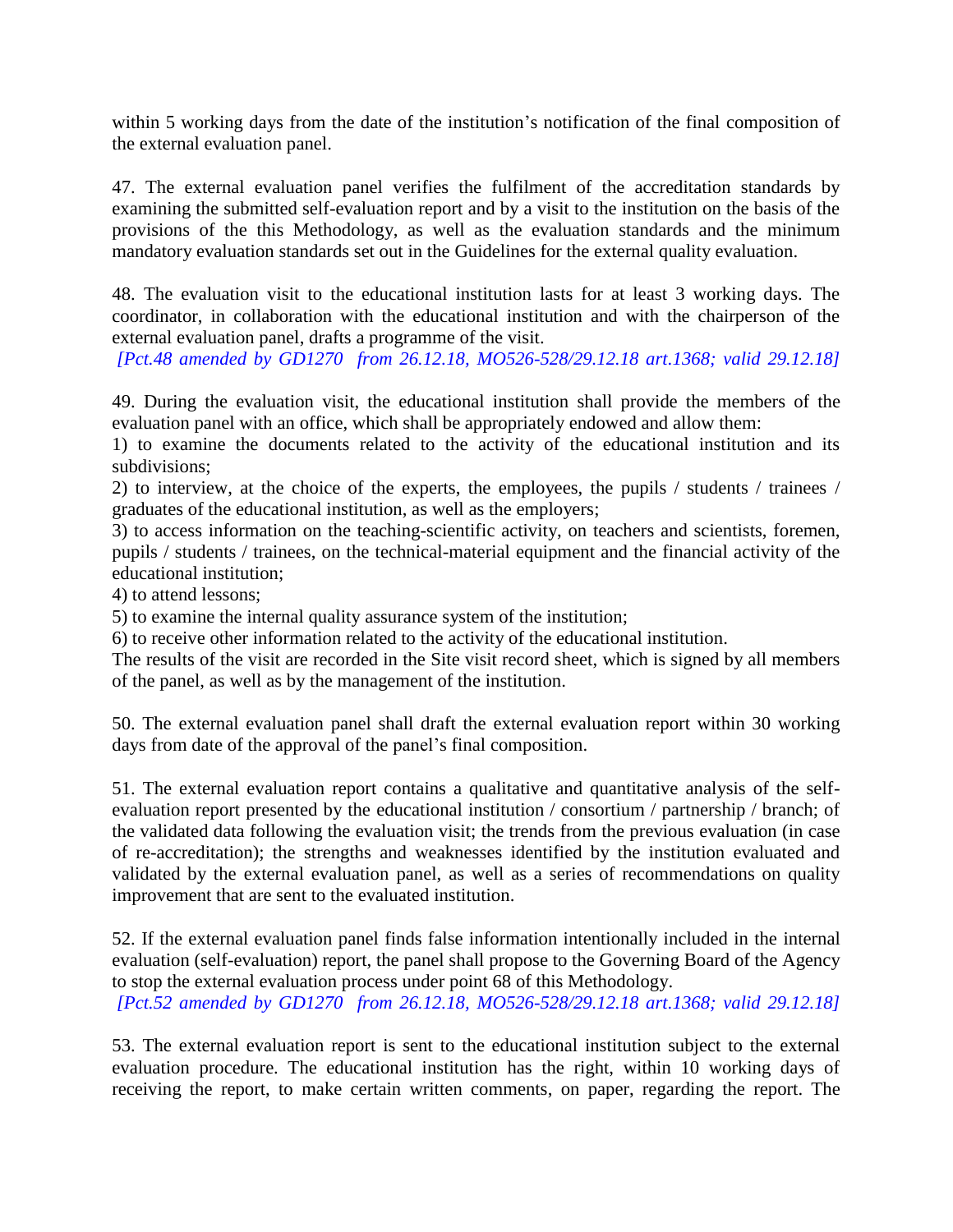external evaluation panel shall analyze the comments made by the educational institution within 7 working days, finalize the external evaluation report and submit it to the Agency, in electronic and paper format, signed by the members of the external evaluation panel.

54. The external evaluation report shall contain the recommendation on the external evaluation of the study programme or the educational institution: authorization of provisional operation or non-authorization of provisional operation; accreditation; non-accreditation. Recommendations shall be justified based on the data collected during the evaluation visit as well as those resulting from the analysis of the documents provided by the institution subject to the external evaluation. *[Pct.54 amended by GD1270 from 26.12.18, MO526-528/29.12.18 art.1368; valid 29.12.18]*

55. The external evaluation panel shall make decisions by consensus or by a simple majority of votes of its members. In the case of separate opinions, they are included in the minutes together with the appropriate arguments.

## **VI. FINAL DECISIONS ON THE RESULTS OF THE EXTERNAL EVALUATION FOR PROVIDING AUTHORIZATION OF PROVISIONAL OPERATION AND ACCREDITATION OF STUDY PROGRAMMES AND EDUCATIONAL INSTITUTIONS**

56. The external evaluation panel shall submit the external evaluation report to the Agency, which monitors its compliance with the provisions of this Methodology. The external evaluation report shall be submitted for review to the Governing Board of the Agency.

57. The Governing Board of the Agency shall examine the external evaluation report during the working meetings, which may also be attended by the members of the external evaluation panel. Following this examination, minutes of the analysis, discussions and decisions taken, shall be drafted.

58. The Governing Board of the Agency shall base its decision on the proposal submitted by the external evaluation panel, the observations made by the educational institution received within 10 working days after the completion of the report, as well as the additional materials submitted at the request of the Governing Board of the Agency.

59. In case of contradictions in the evaluation of the components made by the external evaluation panel or some inadequate justifications, the Agency shall return the external evaluation report, with the evaluations of the accreditation standards, to the external evaluation panel for review and clarification. The external evaluation panel shall review the evaluation of the components within 10 working days of their receipt and return them to the Agency with additional explanations and arguments.

60. The Governing Board of the Agency shall adopt the decision on the authorization of provisional operation or non-authorization of provisional operation, accreditation or nonaccreditation based on the conclusions of the external evaluation report and following debates.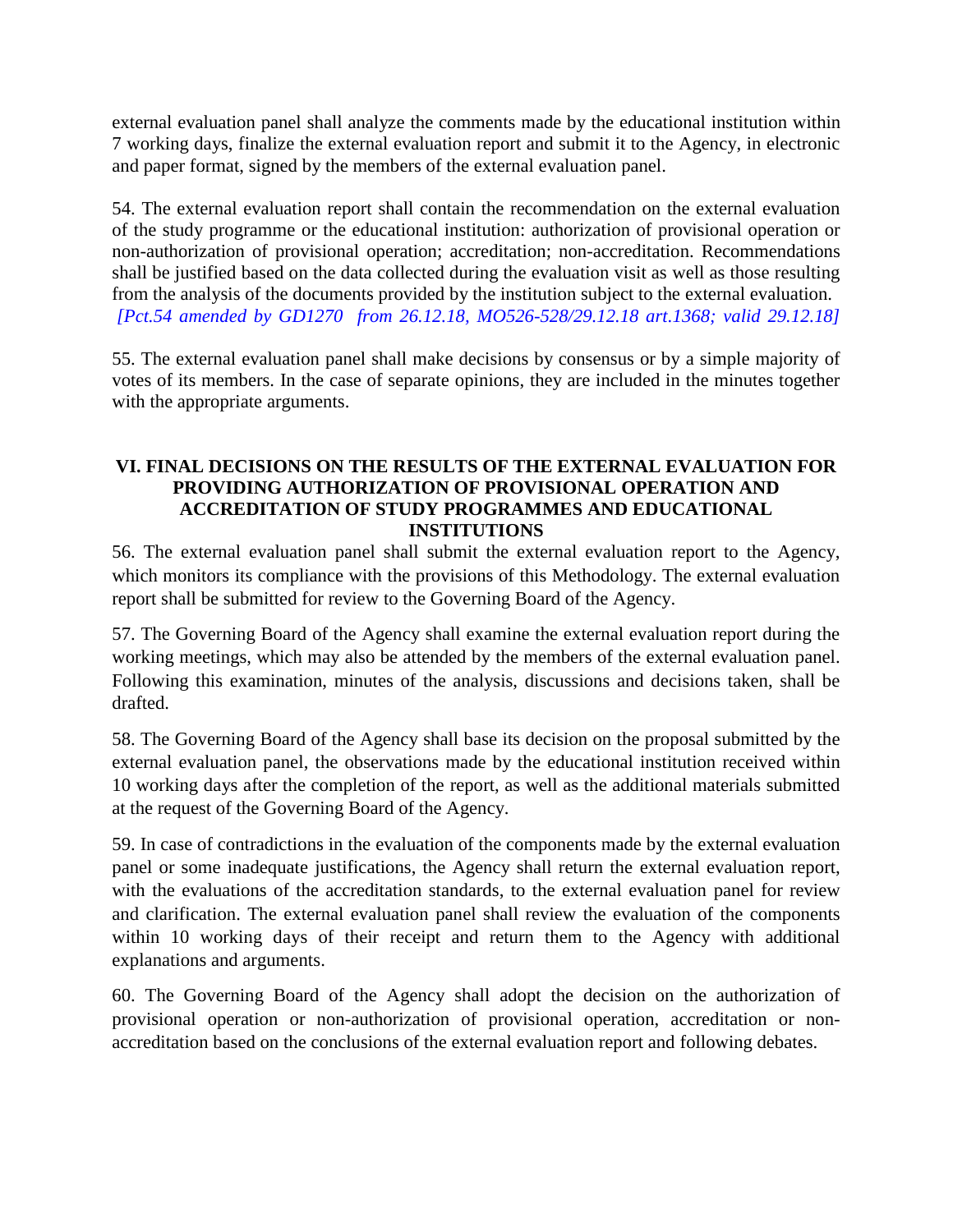*[Pct.60 amended by GD1270 from 26.12.18, MO526-528/29.12.18 art.1368; valid 29.12.18]* 61. The Governing Board of the Agency shall adopt the decision on the authorization of provisional operation taking into consideration the following:

1) If the accreditation standards are assessed with the qualifications "meet the requirements" or "partially meet the requirements", the Agency's Governing Board shall propose the authorization of provisional operation of the study programme or the educational institution for a period of 5 years. An accreditation standard is considered to "meet the requirements" if more than 90% of the performance indicators correspond to the mandatory minimum level established by the National Agency for Quality Assurance in Professional Education. An accreditation standard "partially meets the requirements" if 50-90% of the performance indicators correspond to the mandatory minimum level established by the Agency;

2) If at least one accreditation standard "does not meet the requirements", the Governing Board of the Agency shall propose not to authorize the provisional operation of the study programme or the educational institution. An accreditation standard is considered "not to meet the requirements" if less than 50% of the performance indicators correspond to the mandatory minimum level established by the Agency.

62. The Governing Board of the Agency shall adopt the decision on accreditation taking into account the following:

1) if all accreditation standards "meet the requirements", the Governing Board of the Agency shall propose to accredit the study programme or the educational institution for a period of 5 years. An accreditation standard is considered to "meet the requirements" if more than 90% of the performance indicators correspond to the mandatory minimum level established by the Agency.

*[Pct.62 subpct.2) abrogated by GD1270 from 26.12.18, MO526-528/29.12.18 art.1368; valid 29.12.18]*

## *[Pct.62 subpct.3) abrogated by GD1270 from 26.12.18, MO526-528/29.12.18 art.1368; valid 29.12.18]*

4) if three or more accreditation standards "do not meet the requirements" or at least one mandatory minimum evaluation standard is not met, the Agency's Governing Board shall propose non-accreditation of the study programme or educational institution. An accreditation standard is considered "not to meet the requirements" if less than 50% of the performance indicators correspond to the mandatory minimum level established by the Agency.

*[Pct.64 subpct.4) amended by GD1270 from 26.12.18, MO526-528/29.12.18 art.1368; valid 29.12.18]*

63. The decision of the Governing Board of the Agency on the authorization or nonauthorization of provisional operation, the accreditation or non-accreditation of the study programme or of the educational institution is sent to the educational institution / institutions, as well as to the members of the external evaluation panel, within 5 days from the date of the decision.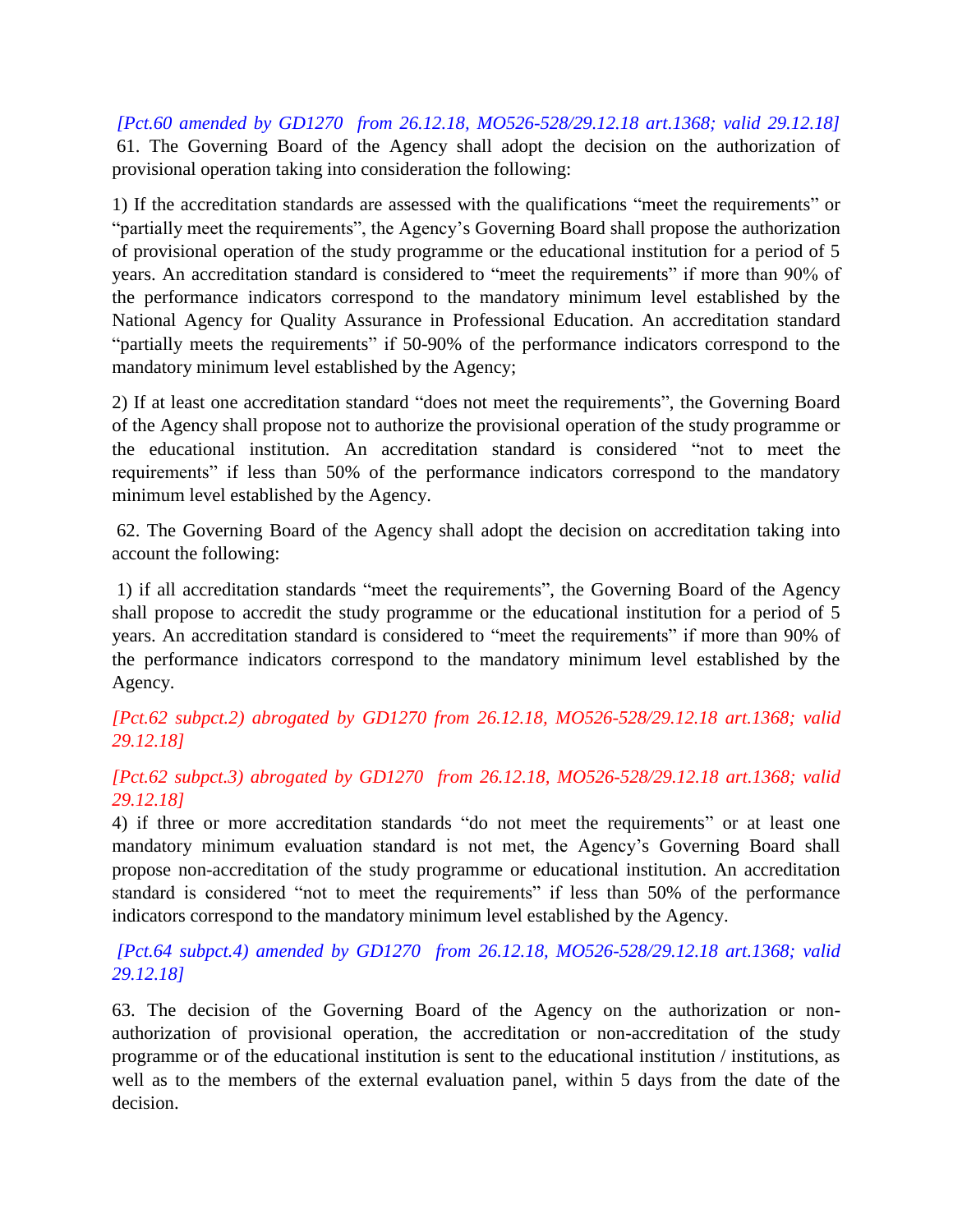## *[Pct.63 amended by GD1270 from 26.12.18, MO526-528/29.12.18 art.1368; valid 29.12.18]*

64. The Agency shall send the decision on the external evaluation to the Ministry of Education and the institution / institutions, as well as publishe the decision on the Agency's website after exhausting the appeal procedures provided in paragraph 72 of this Methodology.

65. The decision on the authorization or non-authorization of provisional operation, the accreditation or non-accreditation of the study programme or of an educational institution, as well as the withdrawal of the right of activity of an educational institution or the right to organize a study programme shall be adopted by decision of the Ministry Education, Culture and Research, based on the decision of the Governing Board of the Agency or the decision of another quality aasurance agency, registered in the European Quality Assurance Register for Higher Education.

*[Pct.65 as read in GD1270 from 26.12.18, MO526-528/29.12.18 art.1368; valid 29.12.18]*

66. The authorization of provisional operation of a study programme in vocational education and training and higher education expires after the first graduation.

## *[Pct.67 abrogated GD1270 from 26.12.18, MO526-528/29.12.18 art.1368; valid 29.12.18] [Pct.68 abrogated GD1270 from 26.12.18, MO526-528/29.12.18 art.1368; valid 29.12.18]*

69. In case of non-authorization of provisional operation / non-accreditation of the study programme / educational institution, the educational institution, after a period of at least 2 years, shall submit the application and a new external evaluation dossier of the study programme / educational institution. In the self-evaluation report, the educational institution shall provide evidence of elimination of all non-conformities found in the previous external evaluation.

70. If the educational institution, which was authorized for provisional operation, does not require accreditation within 5 years, it shall not be entitled to organize admission to studies or to issue study documents.

71. In case of non-authorization of provisional operation / non-accreditation of the study programme / educational institution, the educational institution subject to the external evaluation procedure shall be informed in writing of the decision made, indicating the accreditation standards, the criteria, the performance indicators, and mandatory minimum evaluation standards that had not been met.

72. The external evaluation procedures and the decision of the Governing Board of the Agency on the authorization or non-authorization of provisional operation, accreditation or nonaccreditation of the study programme / educational institution may be appealed if they do not correspond to this Methodology. The educational institution subject to the external evaluation process lodges the appeal to the Agency within 10 working days from the date of sending the decision to the educational institution.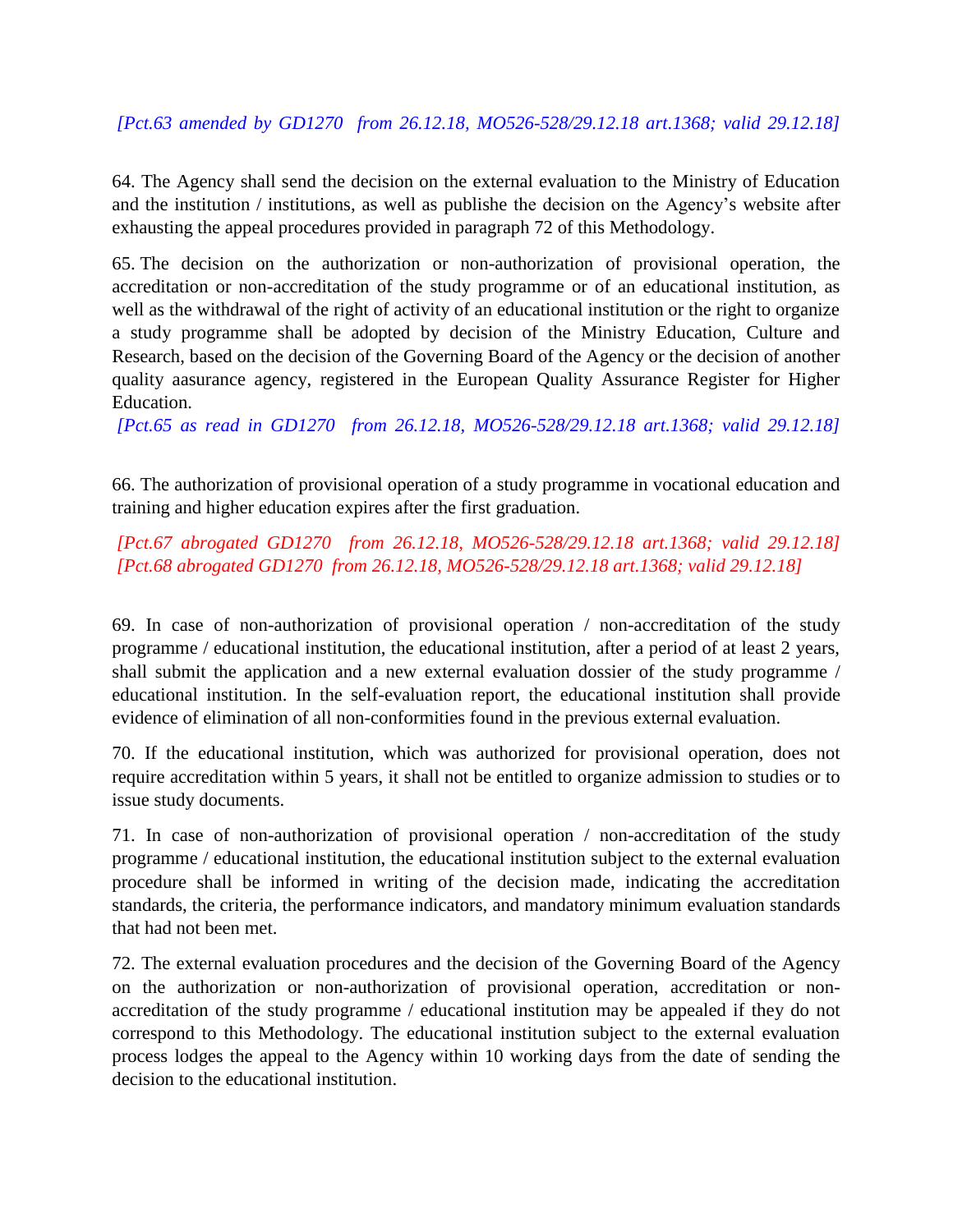*[Pct.72 amended by GD1270 from 26.12.18, MO526-528/29.12.18 art.1368; valid 29.12.18]* 73. Each year, the Agency's Governing Board shall prepare an analytical report on the state of quality assurance in the national education in the Republic of Moldova. The report shall include comparative information from other countries in the European Higher Education Area and beyond. The report shall be submitted to the Ministry of Education, Culture and Research on June 1 of each year and published on the official website of the Agency.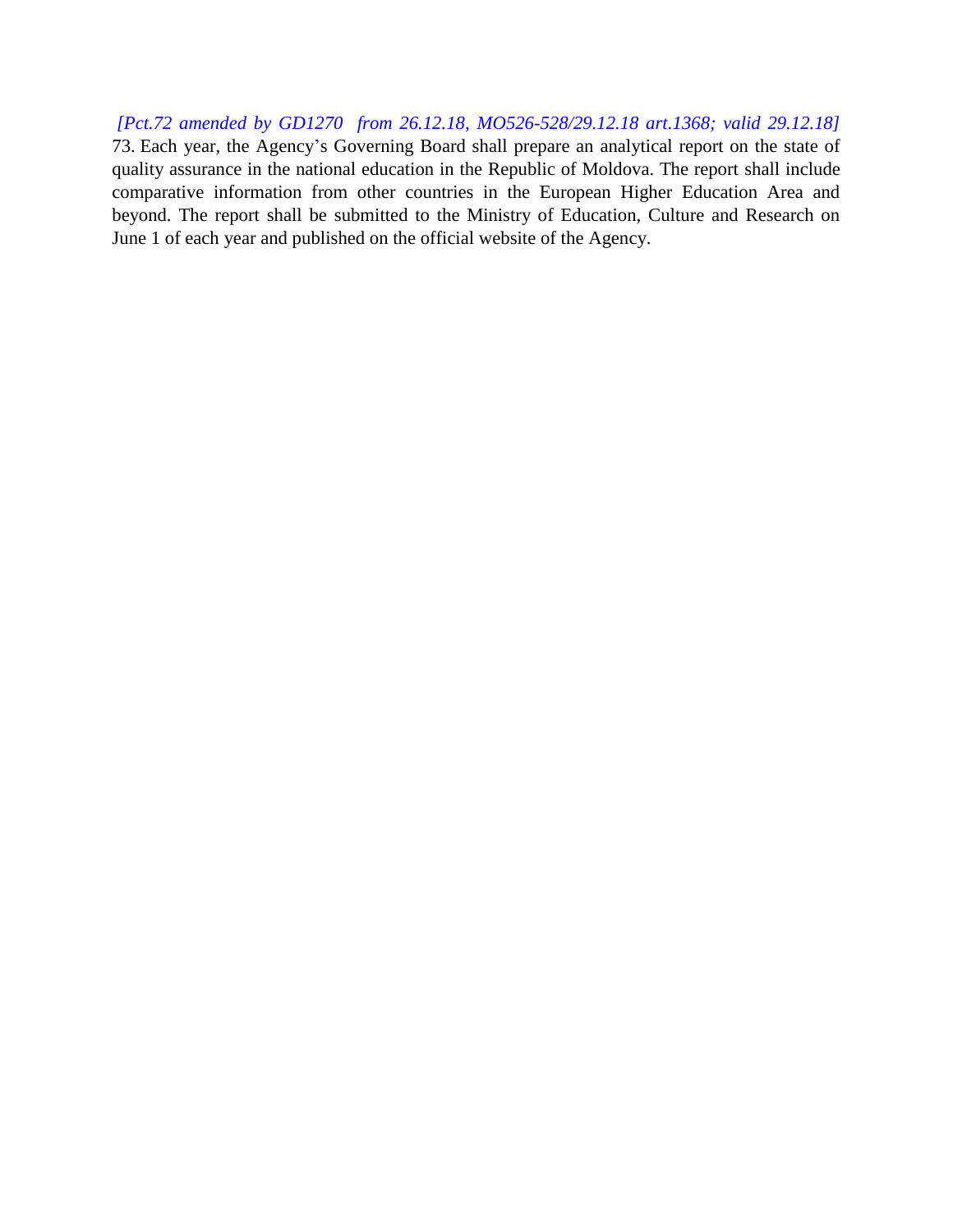[Annex no.1](https://www.legis.md/UserFiles/Image/RO/2018/mo526-528md/an_1_616.doc)

*[Annex no. 1 modified by GD 1270 of 26.12.18, MO526-528 / 29.12.18 art.1368; in force 29.12.18]*

> Annex no. 1 to the Methodology of external quality evaluation for the authorization of provisional operation and accreditation of vocational education and training, higher education and professional continuous training study programmes and institutions

#### **CONTENT OF THE DOSSIER**

#### **of the external quality evaluation for the authorization of provisional operation and accreditation of vocational education and training, higher education and continuous training study programmes and institutions**

In order to initiate and carry out the external evaluation process, the educational institution shall submit to the Agency the dossier on paper and in electronic format containing the following:

1. The request to initiate the evaluation procedure, endorsed by the management of the educational institution / consortium / partnership / branch or the request submitted by the founder / Ministry of Education, Culture and Research;

2. Copy of the registration certificate of the educational institution / institutions;

3. Copy of the authorization of provisional operation of the educational institution (in case of application for accreditation);

4. The self-evaluation report, on paper and in electronic format, elaborated in accordance with the present Methodology and with the Guidelines of external quality evaluation, approved by the management of the educational institution;

5. The syallbus of the study programme, elaborated, endorsed and approved according to the requirements in force for the respective level and cycle of studies (in case of the request for evaluation of the study programmes);

6. Proof of payment of the application fee according to the Regulation for the calculation of fees for services provided in the external evaluation of the quality of vocational education and training, higher education professional continuous training study programmes and institutions;

7. Proof of payment for external evaluation services, determined according to the Regulation for the calculation of fees for services provided in the external evaluation of the quality of vocational education and training, higher education professional continuous training study programmes and institutions.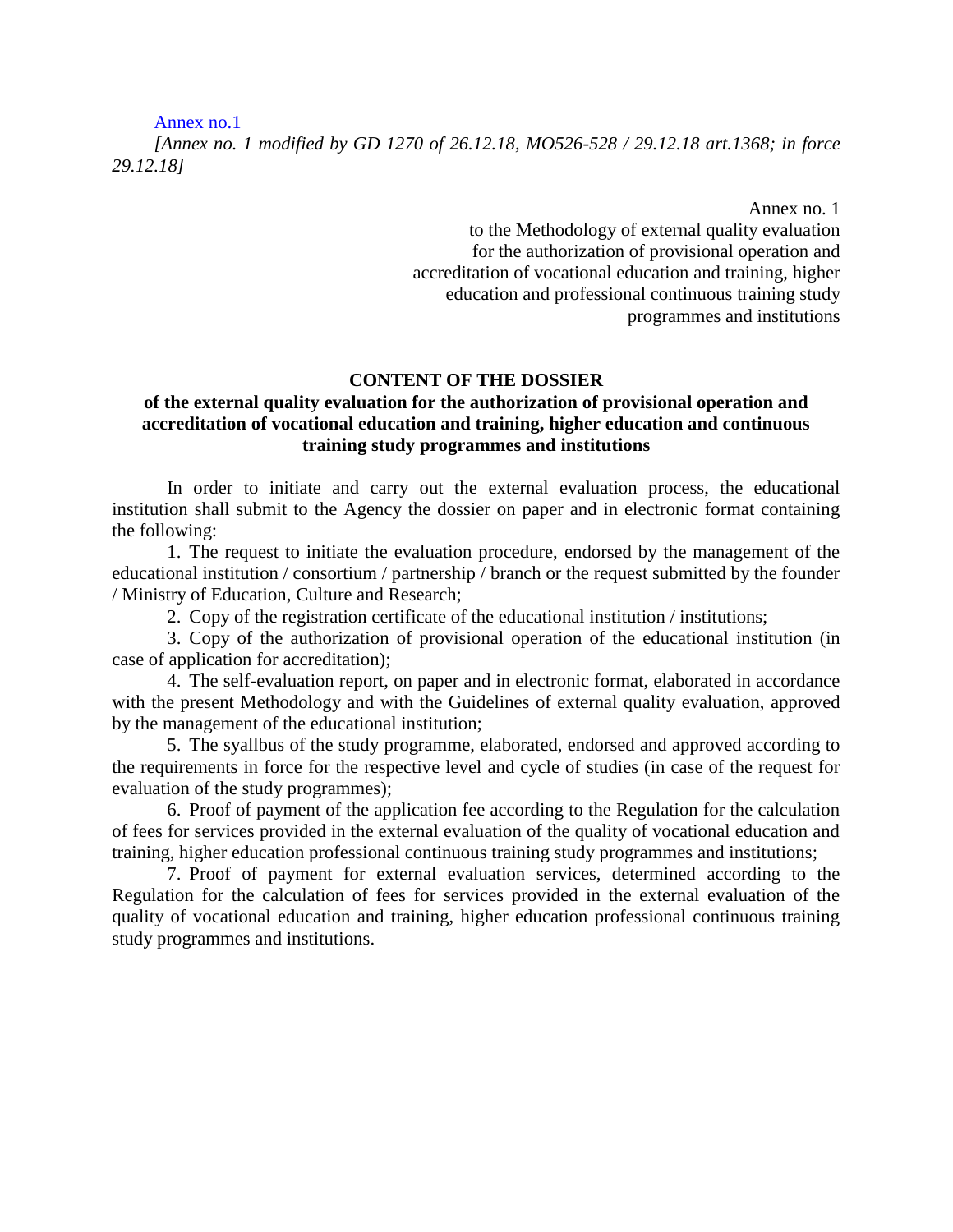[Annex no.4](https://www.legis.md/UserFiles/Image/RO/2018/mo526-528md/an_4_616.doc)

*[Annex no. 4 modified by GD 1270 of 26.12.18, MO526-528 / 29.12.18 art.1368; in force 29.12.18]*

> Annex no. 4 to the Methodology of external quality evaluation for the authorization of provisional operation and accreditation of vocational education and training, higher education and professional continuous training study programmes and institutions

# **ACCREDITATION STANDARDS, CRITERIA AND PERFORMANCE INDICATORS FOR THE EXTERNAL EVALUATION OF HIGHER EDUCATION INSTITUTIONS**

## **Accreditation standard 1. Policy for quality assurance**

Institutions should have a policy for quality assurance that is made public and forms part of their strategic management. Internal stakeholders should develop and implement this policy through appropriate structures and processes, while involving external stakeholders.

| Criteria                                                         | <b>Performance indicators</b>                                                       |
|------------------------------------------------------------------|-------------------------------------------------------------------------------------|
| 1.1. The legal framework for<br>the operation of the institution | 1.1.1. The legal status of the institution                                          |
| 1.2. The mission, strategy and<br>policies of the institution    | 1.2.1. The mission of the institution                                               |
|                                                                  | 1.2.2. The development strategy of the institution                                  |
|                                                                  | 1.2.3. Continuous quality assurance and improvement policy                          |
| 1.3. The internal organization<br>of the institution             | 1.3.1. The effectiveness of the internal organization of the<br>institution         |
|                                                                  | 1.3.2. Representation of stakeholders in the governing bodies of<br>the institution |
|                                                                  | 1.3.3. Organizational, academic, financial and human resource<br>autonomy           |
|                                                                  | 1.3.4. Organization of scientific research                                          |
|                                                                  | 1.3.5. Institutional internationalization                                           |
| 1.4. Internal quality<br>management                              | 1.4.1. Organization and effectiveness of the internal quality<br>assurance system   |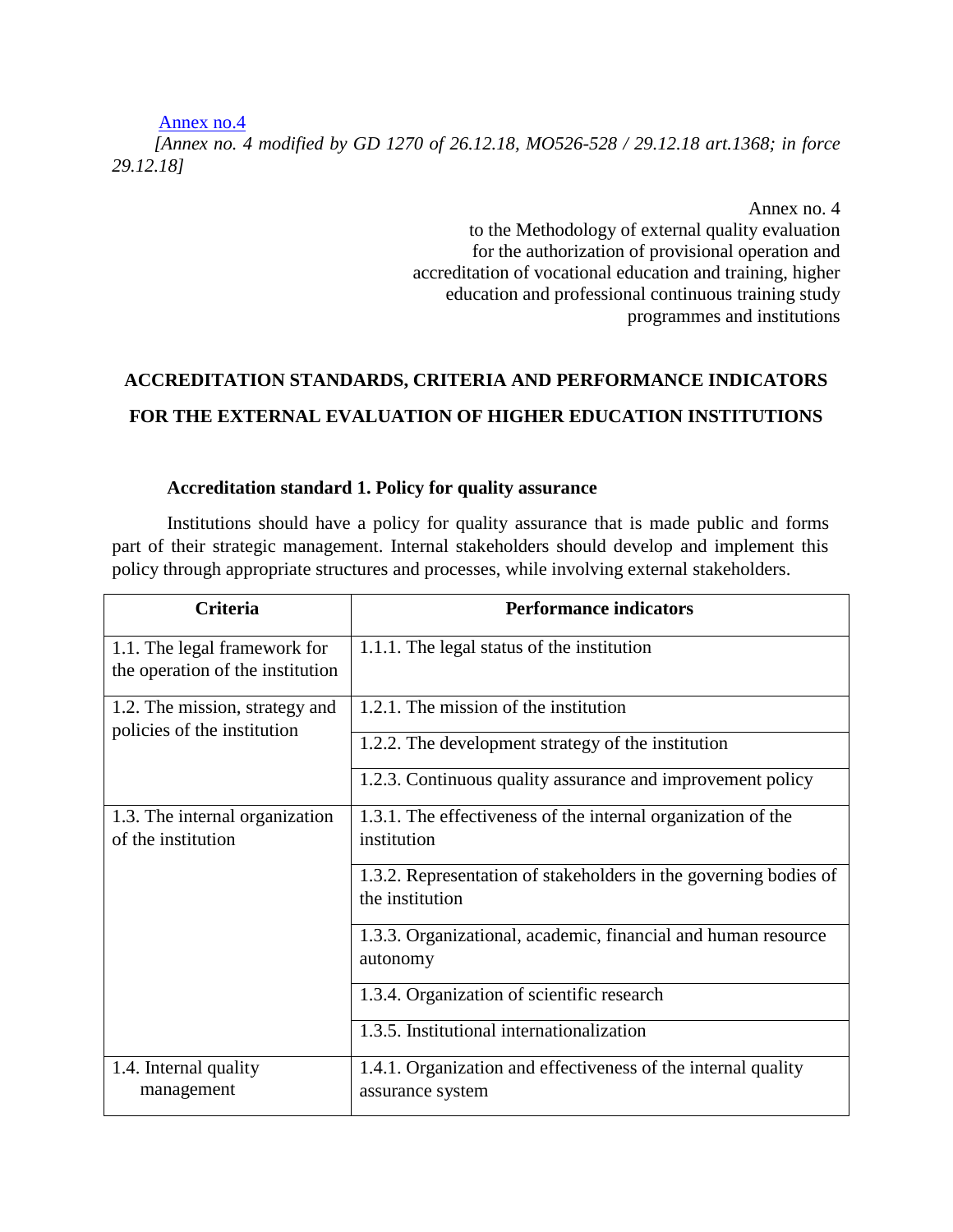| 1.4.2. Application of internal quality assurance procedures |
|-------------------------------------------------------------|

## **Accreditation standard 2. Design and approval of programmes**

Institutions should have processes for the design and approval of their programmes. The programmes should be designed so that they meet the objectives set for them, including the intended learning outcomes. The qualification resulting from a programme should be clearly specified and communicated, and refer to the correct level of the national qualifications framework for higher education and, consequently, to the Framework for Qualifications of the European Higher Education Area.

| <b>Criteria</b>           | <b>Performance indicators</b>                           |
|---------------------------|---------------------------------------------------------|
| 2.1. Realization of study | 2.1.1. General framework for designing study programmes |
| programmes                | 2.1.2. The structure of study programmes                |

## **Accreditation standard 3. Student-centred learning, teaching and assessment**

Institutions should ensure that the programmes are delivered in a way that encourages students to take an active role in creating the learning process, and that the assessment of students reflects this approach.

| <b>Criteria</b>                         | <b>Performance indicators</b>                                                        |
|-----------------------------------------|--------------------------------------------------------------------------------------|
| 3.1. The teaching-learning<br>process   | 3.1.1. Forms of organizing the teaching-learning process                             |
|                                         | 3.1.2. Student-centered teaching-learning methods                                    |
|                                         | 3.1.3. Use of ICT tools in the teaching-learning-assessment<br>process               |
| 3.2. Assessment of learning<br>outcomes | 3.2.1. The normative-regulatory framework for the assessment of<br>learning outcomes |
|                                         | 3.2.2. Organizing the process of assessing learning outcomes<br>during studies       |
|                                         | 3.2.3. Organizing the assessment process of the internships                          |
|                                         | 3.2.4. Organizing the final assessment process                                       |

**Accreditation standard 4. Student admission, progression, recognition and certification**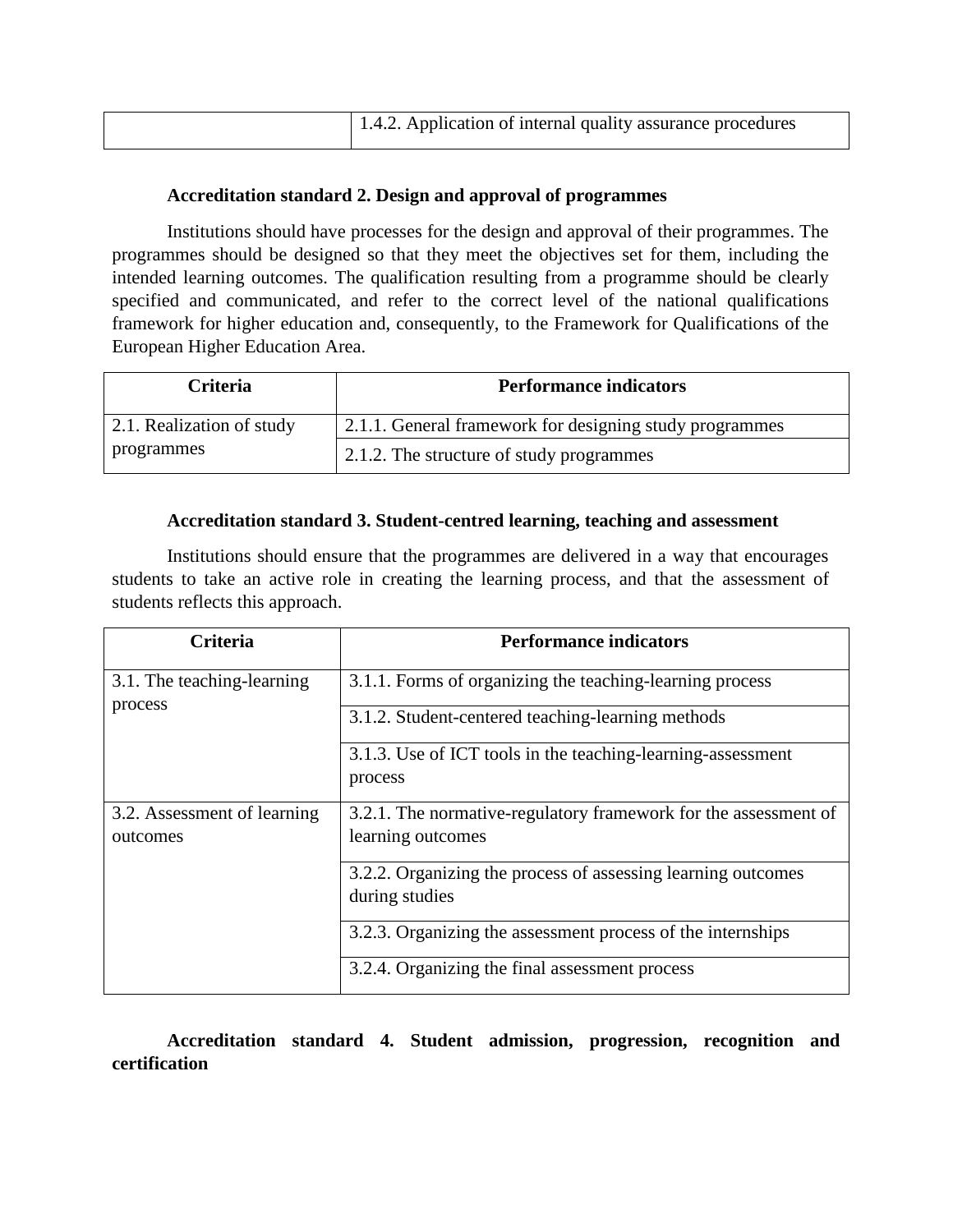Institutions should consistently apply pre-defined and published regulations covering all phases of the student "life cycle", e.g. student admission, progression, recognition and certification.

| <b>Criteria</b>                                     | <b>Performance indicators</b>                     |
|-----------------------------------------------------|---------------------------------------------------|
| 4.1. Admission of students                          | 4.1.1. Recruitment and admission of students      |
|                                                     | 4.1.2. Access for disadvantaged groups to studies |
| 4.2. Student progression                            | 4.2.1. Student attendance                         |
|                                                     | 4.2.2. Student promotion                          |
|                                                     | 4.2.3. Academic mobility                          |
| 4.3. Recognition and<br>obtaining of certifications | 4.3.1. Awarding the title and issuing the diploma |

## **Accreditation standard 5. Teaching staff**

Institutions should assure themselves of the competence of their teachers, apply fair and transparent processes for the recruitment and development of the staff.

| <b>Criteria</b>                                                          | <b>Performance indicators</b>                                                                                                |
|--------------------------------------------------------------------------|------------------------------------------------------------------------------------------------------------------------------|
| 5.1. Recruitment and<br>administration of teaching                       | 5.1.1. Planning, recruitment and administration of teaching staff                                                            |
| staff                                                                    | 5.1.2. Professional qualification of the teaching staff                                                                      |
|                                                                          | 5.1.3. Assessment of teaching staff                                                                                          |
| 5.2. Teaching staff<br>development                                       | 5.2.1. Strategies / policies / measures for the development of the<br>teaching staff                                         |
|                                                                          | 5.2.2. Planning and carrying out the methodical activity of the<br>teaching staff                                            |
| 5.3. Scientific research and<br>innovation activity of<br>teaching staff | 5.3.1. Planning and supporting the scientific research and<br>innovation activity of the teaching staff                      |
|                                                                          | 5.3.2. Carrying out, monitoring and capitalizing on the scientific<br>research and innovation activity of the teaching staff |

## **Accreditation standard 6. Learning resources and student support**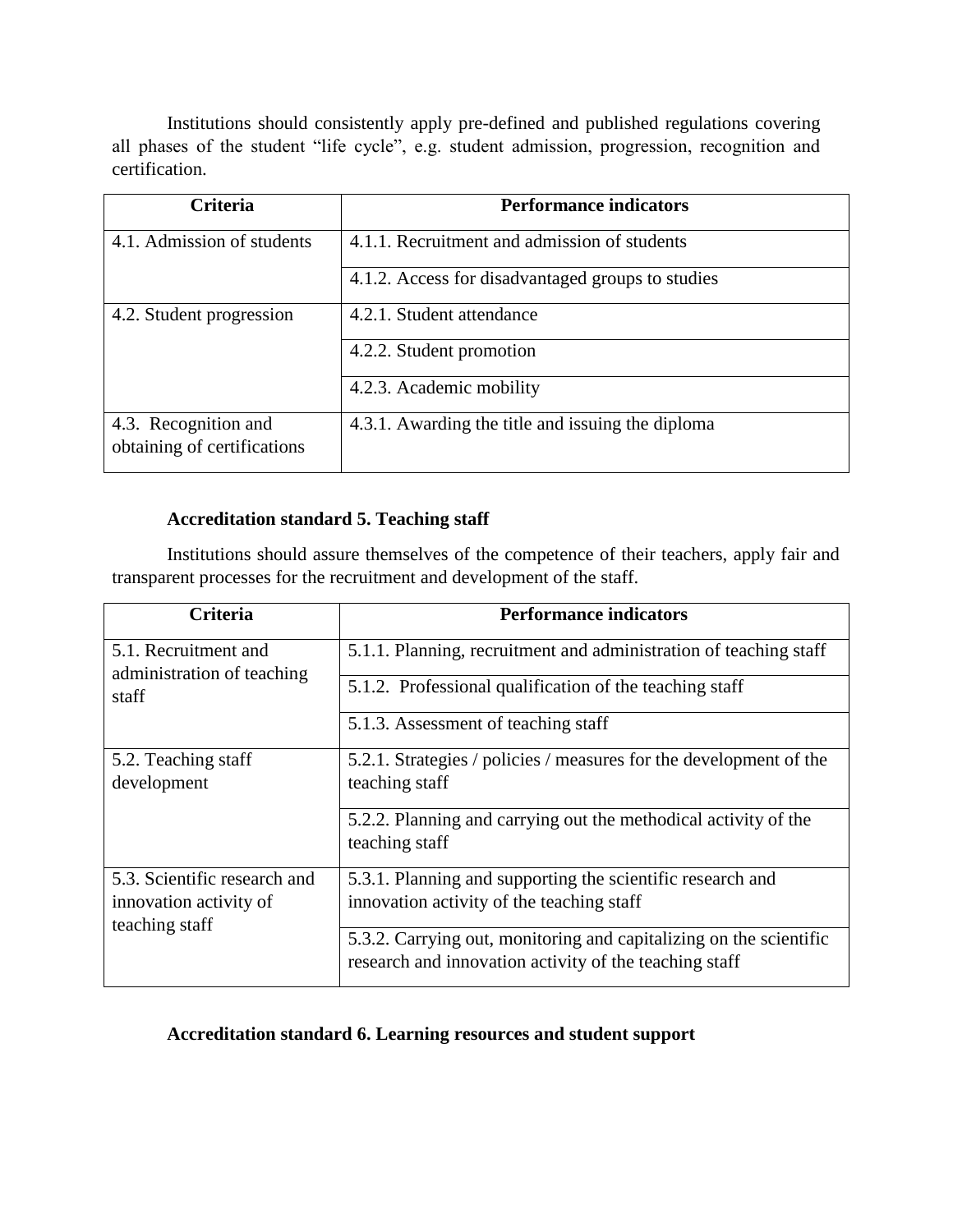Institutions should have appropriate funding for learning and teaching activities and ensure that adequate and readily accessible learning resources and student support are provided.

| <b>Criteria</b>                       | <b>Performance indicators</b>                                       |
|---------------------------------------|---------------------------------------------------------------------|
| 6.1. Administrative and               | 6.1.1. Planning and coordinating the activity of administrative and |
| auxiliary staff                       | auxiliary staff                                                     |
| 6.2. Material resources               | 6.2.1. Existence, use and accessibility of educational and research |
|                                       | facilities                                                          |
|                                       | 6.2.2. Endowment of educational and research facilities             |
|                                       | 6.2.3. Accessibility of equipment, teaching aids and curricular     |
|                                       | auxiliaries                                                         |
|                                       | 6.2.4. Endowment, development and accessibility of the              |
|                                       | institution's library collection                                    |
| 6.3. Learning resources               | 6.3.1. Ensuring and providing students with access to curricular    |
|                                       | support                                                             |
|                                       | 6.3.2. The internship bases                                         |
| 6.4. Financial resources              | 6.4.1. The institution's budget and the financing of the            |
|                                       | educational and research process                                    |
|                                       | 6.4.2. Tuition fees and scholarships                                |
| 6.5. Social insurance for<br>students | 6.5.1. Providing students with dormitory                            |
|                                       | 6.5.2. Medical, catering, cultural and sports services for students |

## **Accreditation standard 7. Information management**

Institutions should ensure that they collect, analyse and use relevant information for the effective management of their programmes and other activities.

| <b>Criteria</b>            | <b>Performance indicators</b>                            |
|----------------------------|----------------------------------------------------------|
| 7.1. Access to information | 7.1.1. Information management systems                    |
|                            | 7.1.2. Student and staff access to information           |
| 7.2. Databases             | 7.2.1. Setting up the database of the institution        |
|                            | 7.2.2. Access to the internal quality assurance database |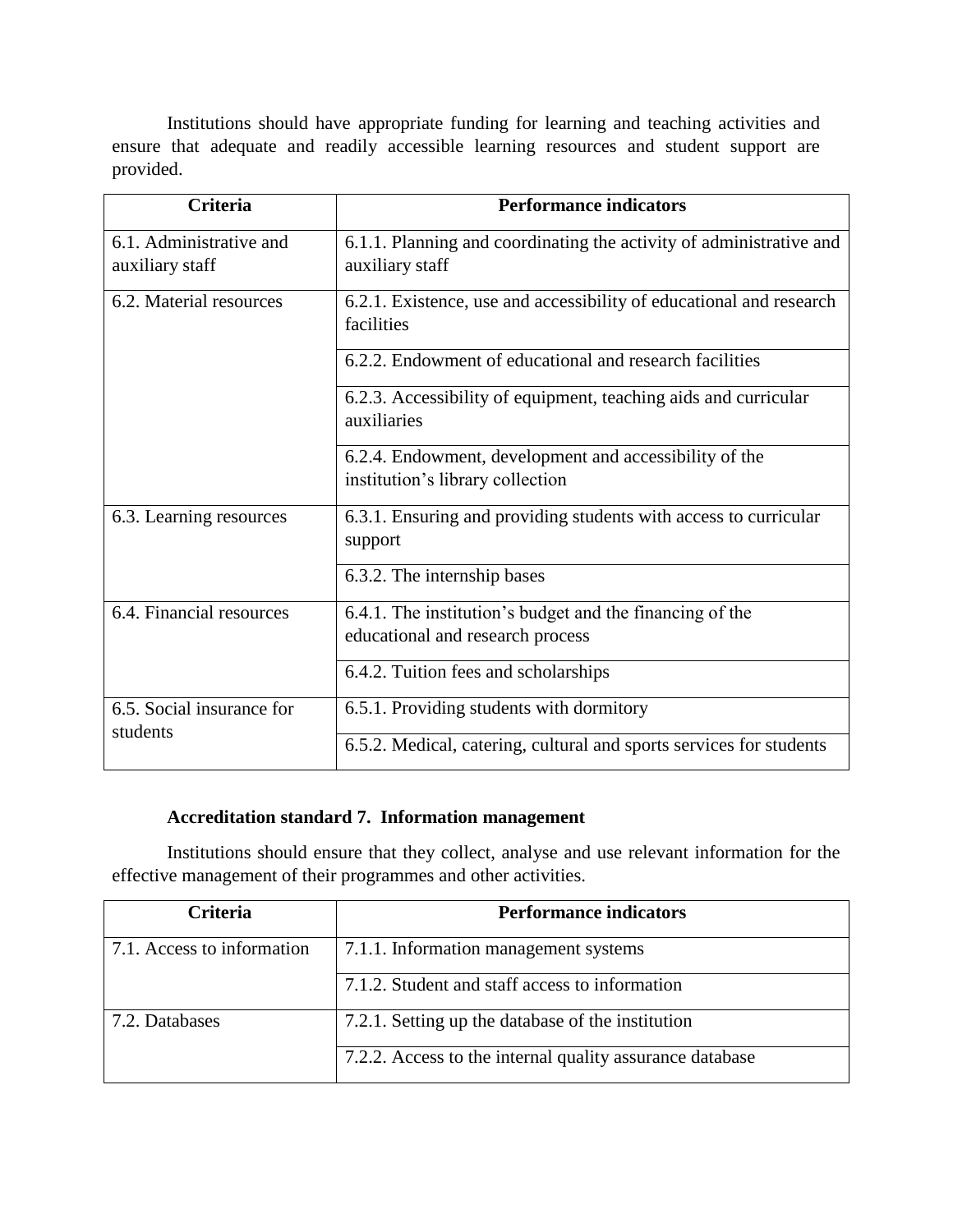## **Accreditation standard 8. Public information**

Institutions should publish information about their activities, including programmes, which is clear, accurate, objective, up-to date and readily accessible.

| <b>Criteria</b>                                       | <b>Performance indicators</b>                                                                      |
|-------------------------------------------------------|----------------------------------------------------------------------------------------------------|
| 8.1. Transparency of<br>information of public         | 8.1.1. Website of the institution                                                                  |
| interest regarding the<br>activity of the institution | 8.1.2. Transparency of information of public interest regarding<br>the activity of the institution |

## **Accreditation standard 9. On-going monitoring and periodic review of programmes**

Institutions should monitor and periodically review their programmes to ensure that they achieve the objectives set for them and respond to the needs of students and society. These reviews should lead to continuous improvement of the programme. Any action planned or taken as a result should be communicated to all those concerned.

| <b>Criteria</b>              | <b>Performance indicators</b>                                      |
|------------------------------|--------------------------------------------------------------------|
| 9.1. Procedures for          | 9.1.1. Monitoring and reviewing the educational offer and study    |
| initiating, monitoring and   | programmes                                                         |
| periodically reviewing study | 9.1.2. Monitoring the teaching-learning-assessment processes       |
| programmes                   | 9.1.3. Involvement of the beneficiaries of the educational process |
|                              | in the internal evaluations                                        |
|                              | 9.1.4. Public accountability of the institution (internal audit)   |
| 9.2. Employment              | 9.2.1. Institutional mechanisms for recording the employment of    |
|                              | graduates on the labour market                                     |
|                              | 9.2.2. Career guidance activities and the competitiveness of       |
|                              | graduates on the labour market                                     |

## **Accreditation standard 10. Cyclical external quality assurance**

Institutions should undergo external quality assurance on a cyclical basis.

| Criteria               | <b>Performance indicators</b>                                |
|------------------------|--------------------------------------------------------------|
| 10.1. External quality | 10.1.1. Implementation of the provisions and recommendations |
| assurance              | of the Ministry of Education, Culture and Research and the   |
|                        | relevant ministries                                          |
|                        | 10.1.2. Implementation of the observations, recommendations  |
|                        | and decisions formulated based on the external evaluation by |
|                        | the National Agency for Quality Assurance in Education and   |
|                        | Research / other quality assurance agencies                  |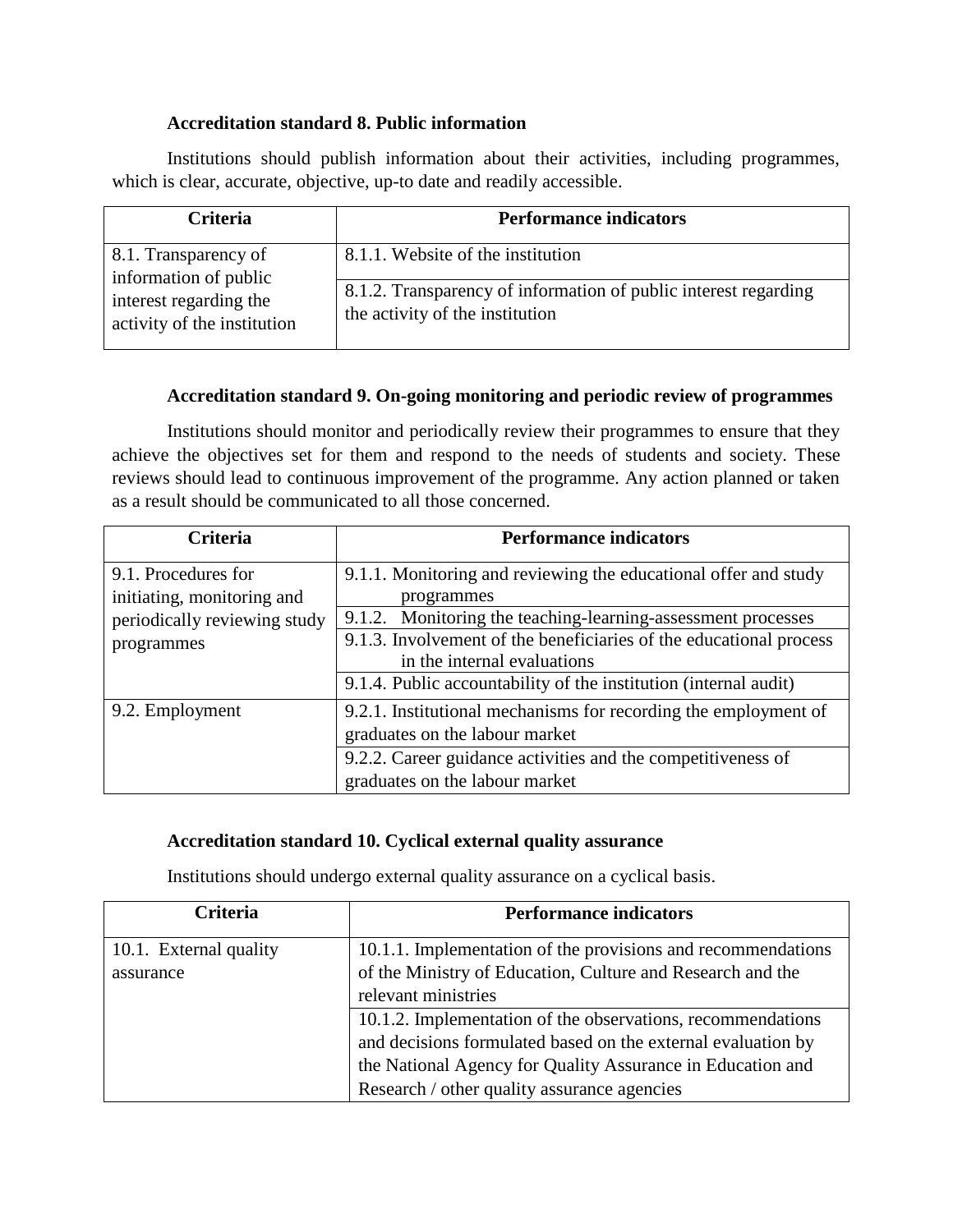#### [Annex no.5](https://www.legis.md/UserFiles/Image/RO/2018/mo526-528md/an_5_616.doc)

*[Annex no. 5 modified by GD 1270 of 26.12.18, MO526-528 / 29.12.18 art.1368; in force 29.12.18]*

Annex no. 5

to the Methodology of external quality evaluation for the authorization of provisional operation and accreditation of vocational education and training, higher education and professional continuous training study programmes and institutions

## **ACCREDITATION STANDARDS, CRITERIA AND PERFORMANCE INDICATORS FOR THE EXTERNAL EVALUATION OF THE STUDY PROGRAMME IN HIGHER EDUCATION**

#### **Accreditation standard 1. Policy for quality assurance**

Institutions should have a policy for quality assurance that is made public and forms part of their strategic management. Internal stakeholders should develop and implement this policy through appropriate structures and processes, while involving external stakeholders.

| <b>Criteria</b>                                                                    | <b>Performance indicators</b>                                                                  |
|------------------------------------------------------------------------------------|------------------------------------------------------------------------------------------------|
| 1.1. The legal-<br>normative<br>framework for the<br>operation of the<br>programme | 1.1.1. The legal status of the institution vs the realization of the study<br>programme        |
| 1.2. Strategies,<br>policies and internal                                          | 1.2.1. Quality assurance strategy and educational policy                                       |
| quality management                                                                 | 1.2.2. Organization, application and effectiveness of the internal quality<br>assurance system |
|                                                                                    | 1.2.3. Internationalization of the study programme                                             |

#### **Accreditation standard 2. Design and approval of programmes**

Institutions should have processes for the design and approval of their programmes. The programmes should be designed so that they meet the objectives set for them, including the intended learning outcomes. The qualification resulting from a programme should be clearly specified and communicated, and refer to the correct level of the national qualifications framework for higher education and, consequently, to the Framework for Qualifications of the European Higher Education Area.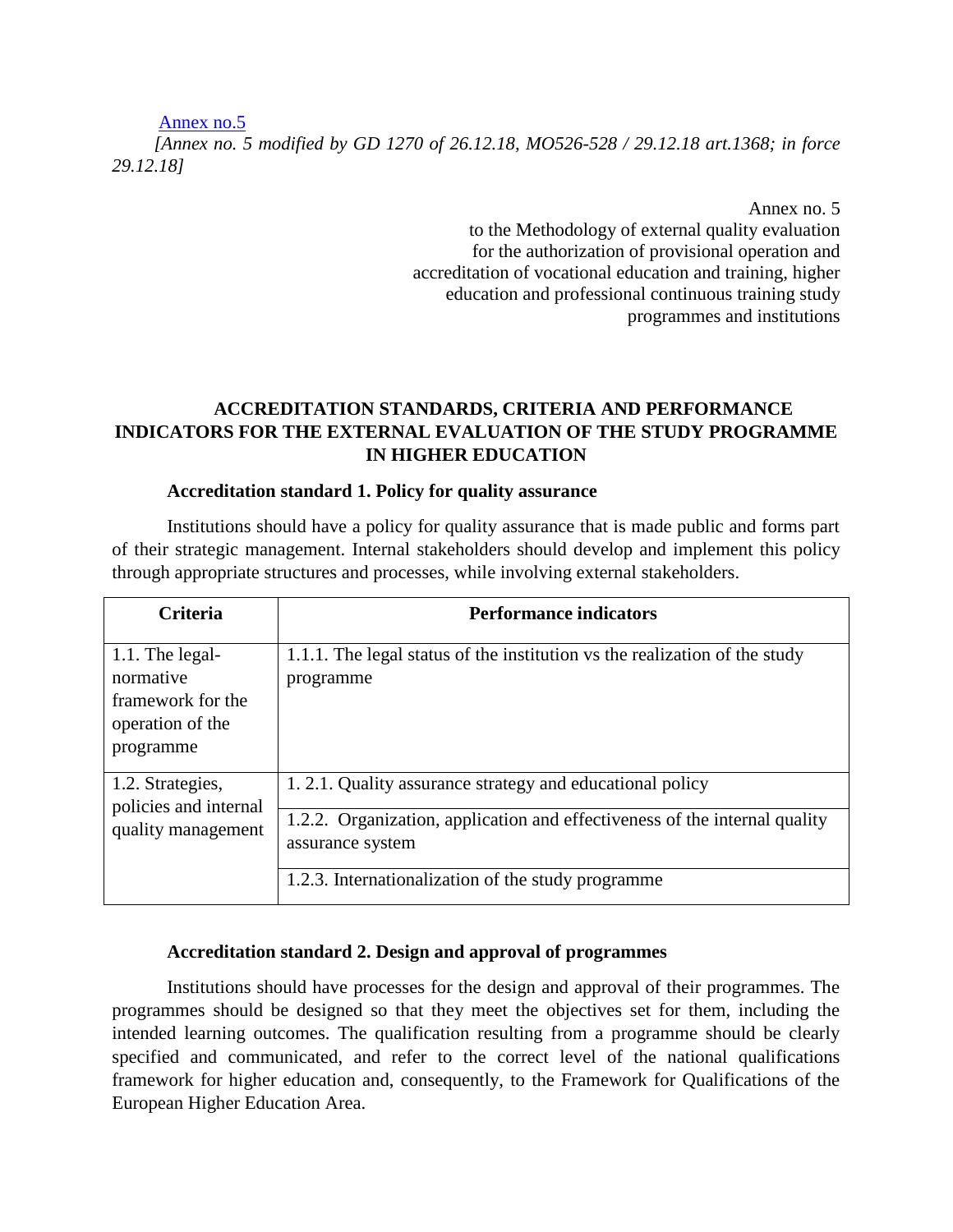| <b>Criteria</b>                        | <b>Performance indicators</b>                                                     |
|----------------------------------------|-----------------------------------------------------------------------------------|
| 2.1. Design and                        | 2.1.1. General framework for designing the study programme                        |
| approval of the<br>study programme     | 2.1.2. Connecting the study programme to the National Qualifications<br>Framework |
| 2.2. Content of the<br>study programme | 2.2.1. Mission and objectives of the study programme                              |
|                                        | 2.2.2. The syllabus                                                               |
|                                        | 2.2.3. The curricula on disciplines                                               |
|                                        | 2.2.4. Relevance of the study programme                                           |

## **Accreditation standard 3. Student-centred learning, teaching and assessment**

Institutions should ensure that the programmes are delivered in a way that encourages students to take an active role in creating the learning process, and that the assessment of students reflects this approach.

| <b>Criteria</b>                         | <b>Performance indicators</b>                                       |
|-----------------------------------------|---------------------------------------------------------------------|
| 3.1. The teaching-                      | 3.1.1. Forms of organizing the teaching-learning process            |
| learning process                        | 3.1.2. Student-centered teaching-learning methods                   |
|                                         | 3.1.3. Use of ICT tools in the teaching-learning-assessment process |
|                                         | 3.1.4. Academic calendar and study process schedule                 |
| 3.2. Internships                        | 3.2.1. Organizing internships                                       |
|                                         | 3.2.2. Collaboration agreements to carry out internships            |
| 3.3. Assessment of<br>learning outcomes | 3.3.1. Organizing the assessment process of the learning outcomes   |
|                                         | 3.3.2. Organizing the assessment process of the internships         |

**Accreditation standard 4. Student admission, progression, recognition and certification**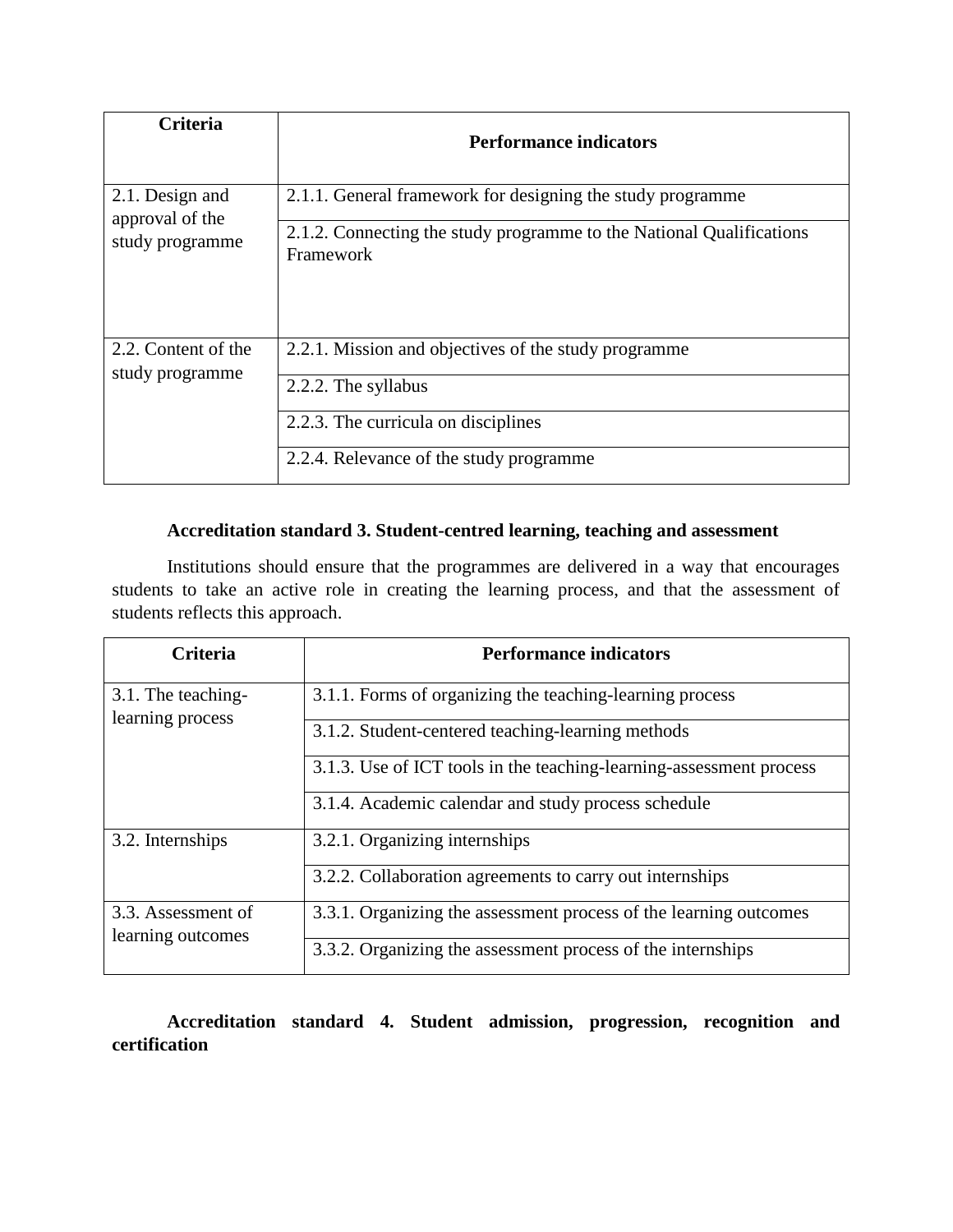Institutions should consistently apply pre-defined and published regulations covering all phases of the student "life cycle", e.g. student admission, progression, recognition and certification.

| <b>Criteria</b>                                        | <b>Performance indicators</b>                     |
|--------------------------------------------------------|---------------------------------------------------|
| 4.1. Admission of<br>students                          | 4.1.1. Recruitment and admission of students      |
|                                                        | 4.1.2. Access for disadvantaged groups to studies |
| 4.2. Student progression                               | 4.2.1. Student promotion                          |
|                                                        | 4.2.2. Academic mobility                          |
| 4.3. Recognition and<br>obtaining of<br>certifications | 4.3.1. Awarding the title and issuing the diploma |

## **Accreditation standard 5. Teaching staff**

Institutions should assure themselves of the competence of their teachers, apply fair and transparent processes for the recruitment and development of the staff.

| <b>Criteria</b>                                     | <b>Performance indicators</b>                                                                                                                             |
|-----------------------------------------------------|-----------------------------------------------------------------------------------------------------------------------------------------------------------|
| 5.1. Recruitment and                                | 5.1.1. Planning, recruitment and administration of teaching staff                                                                                         |
| administration of<br>teaching staff                 | 5.1.2. Professional qualification of teaching staff                                                                                                       |
| 5.2. Teaching staff<br>development                  | 5.2.1. Teaching staff development strategies / policies / measures                                                                                        |
|                                                     | 5.2.2. Planning and carrying out the methodical activity of the<br>teaching staff                                                                         |
|                                                     | 5.2.3. Assessment of teaching staff                                                                                                                       |
| 5.3. Scientific research<br>and innovation activity | 5.3.1. Planning and supporting the scientific research and innovation<br>activity of the teaching staff                                                   |
| of teaching staff                                   | 5.3.2. Carrying out and monitoring the scientific research and<br>innovation activity of the teaching staff                                               |
|                                                     | 5.3.3. Capitalization on the results of the scientific research and<br>innovation activity of the teaching staff in the context of the study<br>programme |

## **Accreditation standard 6. Learning resources and student support**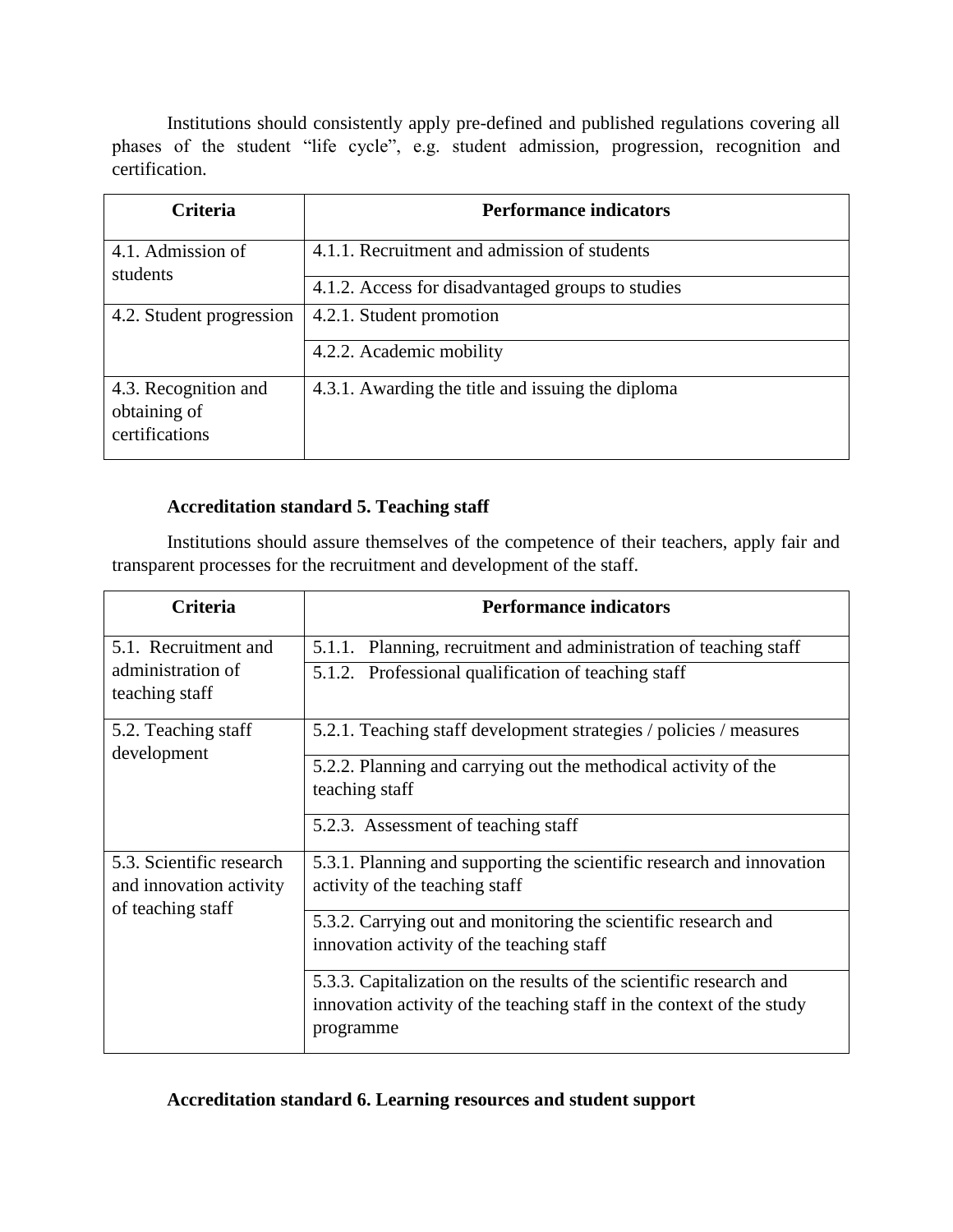Institutions should have appropriate funding for learning and teaching activities and ensure that adequate and readily accessible learning resources and student support are provided.

| Criteria                                   | <b>Performance indicators</b>                                                                           |
|--------------------------------------------|---------------------------------------------------------------------------------------------------------|
| 6.1. Administrative and<br>auxiliary staff | 6.1.1. Planning and coordinating the activity of administrative and<br>auxiliary staff                  |
| 6.2. Material and<br>learning resources    | 6.2.1. Existence and use of educational and research facilities                                         |
|                                            | 6.2.2. Endowment and accessibility of educational and research<br>facilities                            |
|                                            | 6.2.3. Endowment, development and accessibility of the library<br>collection for the study programme    |
|                                            | 6.2.4. Ensuring and providing students with access to curricular<br>support                             |
| 6.3. Financial resources                   | 6.3.1. The financial means allocated to the educational and research<br>process for the study programme |
|                                            | 6.3.2. Tuition fees and scholarships for the study programme                                            |
| 6.4. Social insurance for<br>students      | 6.4.1 Providing students with dormitory                                                                 |

## **Accreditation standard 7. Information management**

Institutions should ensure that they collect, analyse and use relevant information for the effective management of their programmes and other activities.

| <b>Criteria</b>                | <b>Performance indicators</b>                                                                              |
|--------------------------------|------------------------------------------------------------------------------------------------------------|
| 7. 1. Access to<br>information | 7.1.1. Information management and access of students and staff to<br>information about the study programme |
| 7.2. Databases                 | 7.2.1. Establishment and access to the study programme database                                            |

## **Accreditation standard 8. Public information**

Institutions should publish information about their activities, including programmes, which is clear, accurate, objective, up-to date and readily accessible.

| Criteria | <b>Performance indicators</b> |
|----------|-------------------------------|
|          |                               |